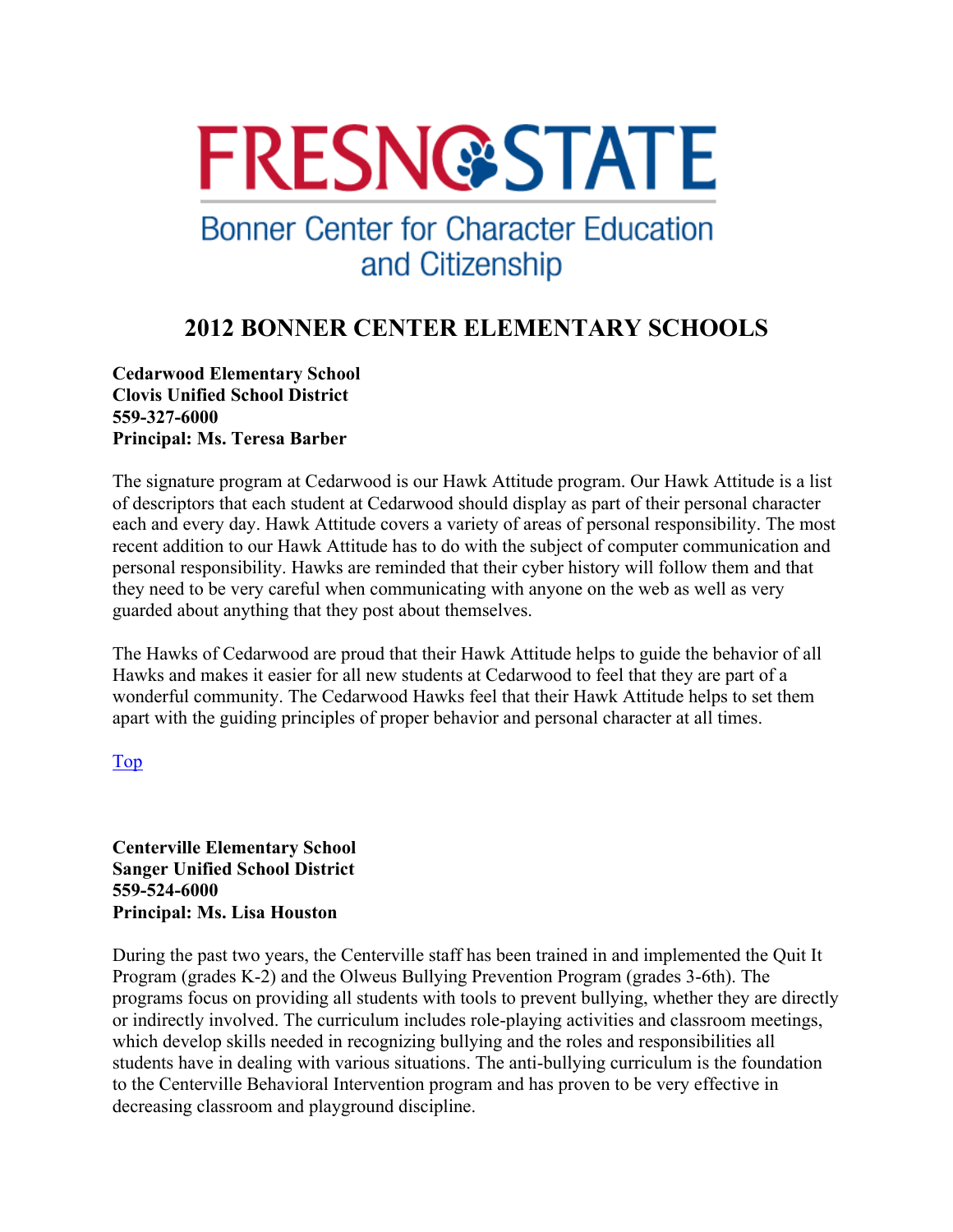Our peer mediators go through rigorous training in conflict resolution to assist their peers with problems they may be having. Students who are experiencing difficulties with another student or just want to talk to a peer about a situation are encouraged to meet with a mediator. Students have the opportunity to explain what they could have done to make a positive difference and are given the opportunity to correct their negative choice. If a student continues to make poor choices, then a peer counseling referral can be made.

Though the impact of Community of Caring can be hard to quantify, we have gathered data to analyze the effectiveness of our practice. We have examined absence rates, number of tardies, and the number and causes of suspension and referrals. Our records indicate that absence rates and the number of suspensions have dropped. Our analysis of incidents shows that there were no severe incidents in the last nine years.

There is qualitative change on campus that is moving us closer to our vision. Centerville staff has observed that students are more mannerly, willing to help staff and their peers and more readily take responsibility for their actions. It is visually evident that students are respecting our campus by helping keep it clean and free from graffiti. Visiting adults, including parents and business community members, comment on the positive feel and energy on our campus. With the reduction of classroom disruptions, teachers state they are better able to provide high quality instruction and focus on student learning and achievement.

When a joint effort is made between community and school, a strong feeling of ownership emerges. Centerville is a family-friendly school that strongly believes that student performance is directly associated with family involvement. An early introduction to strong ethical and moral behavior will benefit students at school and serve their future with a value-driven lifestyle.

Top

#### **Clovis Elementary School Clovis Unified School District 559-327-6100 Principal: Ms. Isabel Herrera-Facio**

The staff, students and parents at Clovis Elementary work as an integral team to support the character development of each and every student. Several years ago the staff developed Core Values for our school. The Core Values of Kids First, High Standards, Mind, Body, and Spirit, Teamwork, Character Development and Competition give Clovis Elementary the framework and goals in which we work. The focus on developing strong character traits within our students also places emphasis on the importance of a climate of high expectations. At monthly meetings the staff discusses the environment of the school and if we need to make any adjustments in the programs or curriculum that we are currently utilizing in order to maintain a positive learning environment.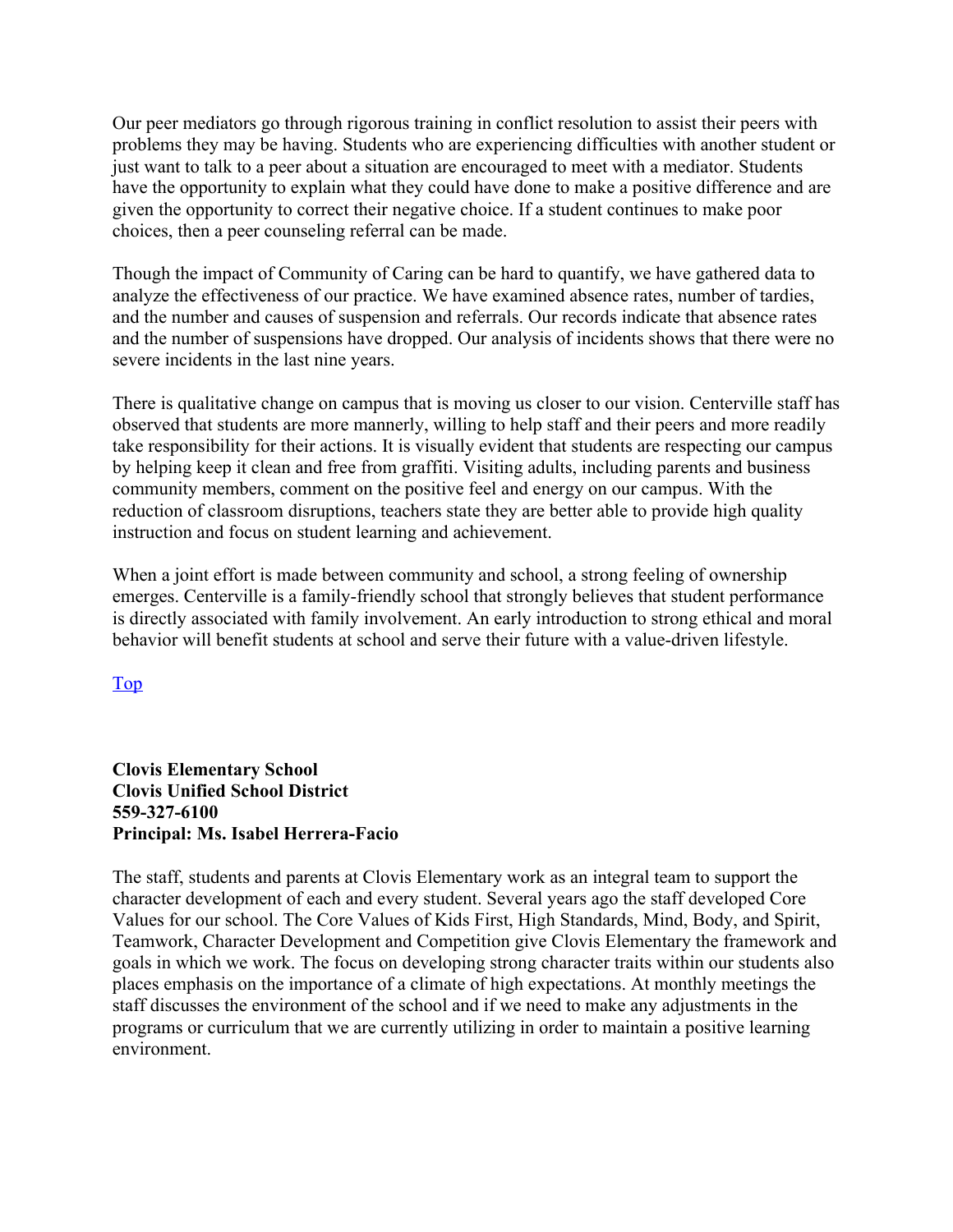The staff understands that effective schools seek to develop and reinforce character traits such as caring, citizenship, respect, responsibility, and trustworthiness, through a systemic approach that includes adult modeling, curriculum integration, and a positive school climate. When students are in a positive learning environment they are more apt to want to attend school and not miss out on what is happening. We know it is our responsibility to promote and encourage ethical values as the basis of good character and development of our children in becoming productive and engaged citizens.

Every Wednesday students, staff, and parents proudly wear their Jaguar Pledge t-shirts to further emphasize the importance of developing and maintaining strong character traits. The Jaguar Pledge reads as follows, "I pledge to be a person of good character, I will always be fair, I will be respectful and responsible, showing that I care. I will be a good citizen, doing what I must. I will be honest and reliable and worthy of your trust." Students wearing shirts earn a special treat at their recess time. Students not wearing shirts can recite the pledge by memory and earn themselves a treat. This allows all students the ability to earn a special treat. Our goal is to develop a community with high caliber character and that begins on the Clovis Elementary campus and follows our students throughout their lives. The Jaguar Pledge, which reinforces character expectations, can be seen on bulletin boards in every classroom on the Jaguar campus. It serves as a guideline for how everyone should behave on a daily basis.

To further promote Character expectations, thirty of our fourth, fifth and sixth grade students had the opportunity to be trained in a program sponsored by California State University, Fresno called Mediator Mentors. The Mediator Mentors Program has been implemented to promote peaceful environments among students. The students meet weekly for one hour of education in developing better perceptions of the feelings of others, show empathy, and build higher selfesteem. As pairs, the mediators work with their peers to find solutions to their conflicts. This has been greatly embraced by staff and students. Students wishing to meet with a Mediator Mentor team sign up for a time. A fifth grade teacher is the facilitator. The meetings are generally held during recess and lunchtime. The mentors feel so strongly about the positive effects of their meetings that they are willing to give up their recess time. Several students have taken advantage of the mediator meetings and feel it is an asset to our Character Counts Program.

One of the Character traits that the Leadership students focused on this year was that of caring. On Pearl Harbor Day the Student Council put on a school wide USO show. The show had performers from Clovis High School perform dances and the band played music while our student leaders did jokes in between performances. It was similar to the USO shows Bob Hope did years ago. While the USO show was running a teacher was videotaping it. The show was made into a DVD and given to the Central California Regional Family Assistance Coordinator who produced it in mass and sent it to our troops overseas. In addition The Jaguar student body participated in the Jump Rope for Heart event sponsored by the American Heart Association. In these very difficult times when families and staff are trying to make ends meet, we were proud to present the American Heart Association with a check of \$1,013.51 from the Clovis Elementary teachers, staff, administration, students and community. In addition our Leadership students sponsored the Leukemia & Lymphoma Society – Pennies for Patients and raised over \$1,500.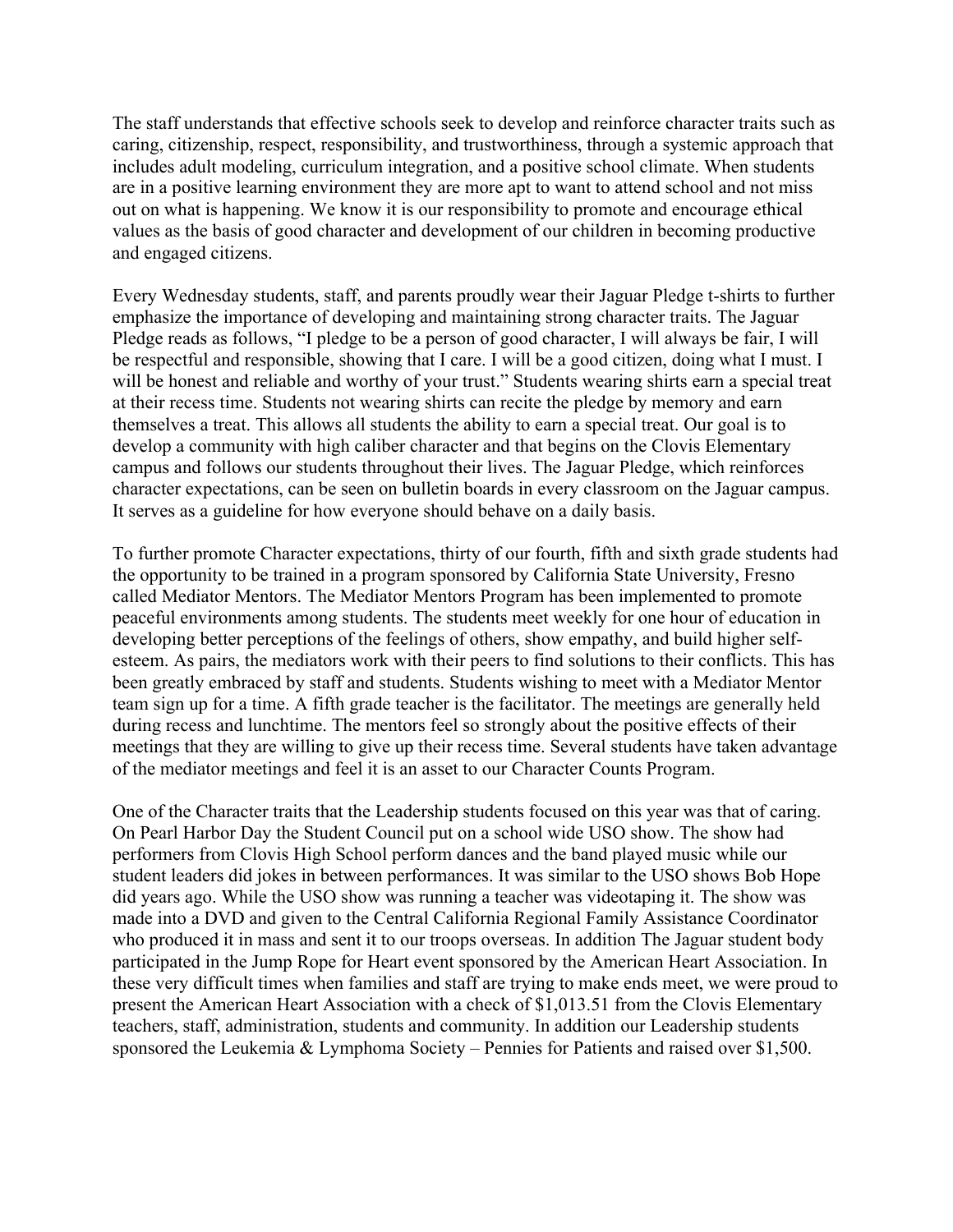It is a school-wide teamwork approach that has been most effective in promoting success with the efforts of the classroom teachers. It is the school's responsibility to be positive role models and encouraging motivators for success that is essential to student development of character and values. Clovis Elementary is taking an active role in developing students who are well rounded and equipped for life long participation as productive citizens in our community.

Top

#### **Del Rey Elementary School Sanger Unified School District 559-524-6000 Principal: Ms. Susan Fitzgerald**

Del Rey Elementary School has built a strong foundation on the core ethical values that make our school a Community of Caring School, the teaching and focus on the traits of respect, responsibility, trust, caring, and family continue to grow and evolve in building a more comprehensive character education program, which has become the culture of our school and is how we do business every day.

We are excited about the various criterion areas that have become internalized by students and staff and woven into our classrooms, our instruction, our school and our community. Through collaborative conversations and strategic interventions, we have incorporated changes to make our Community of Caring program more effective.

Reflection by staff have helped us develop new character education goals based on the fact that we needed to go deeper to help students understand how what they are learning through social studies and character education will help them become productive participants in our society as a whole. In fifth grade, for example, as students learn about the founding of our country, they are introduced to the democratic principles of citizenship, morals, and our responsibility to participate in our democratic process. We want our students to grow into citizens with both academic skills to succeed as well as civic virtue and good character.

Del Rey Elementary school is not only teaching and practicing character education within our school and community but we are also reaching out to schools and organizations beyond our district. We are raising student awareness and empowering them to make a difference not only at school, but also nation wide and globally in a variety of venues.

Community involvement and communication are important to the culture we continue to build. Not only do we have a monthly calendar with character traits, but the trait is also included in our weekly "Knightline" newsletter. This gives parents and students an opportunity to discuss the meaning and examples of the trait at home. In addition, grade level teams develop and send classroom newsletters, which describe classroom activities, as well as a focus on the monthly trait. It also includes photos and our families have loved it.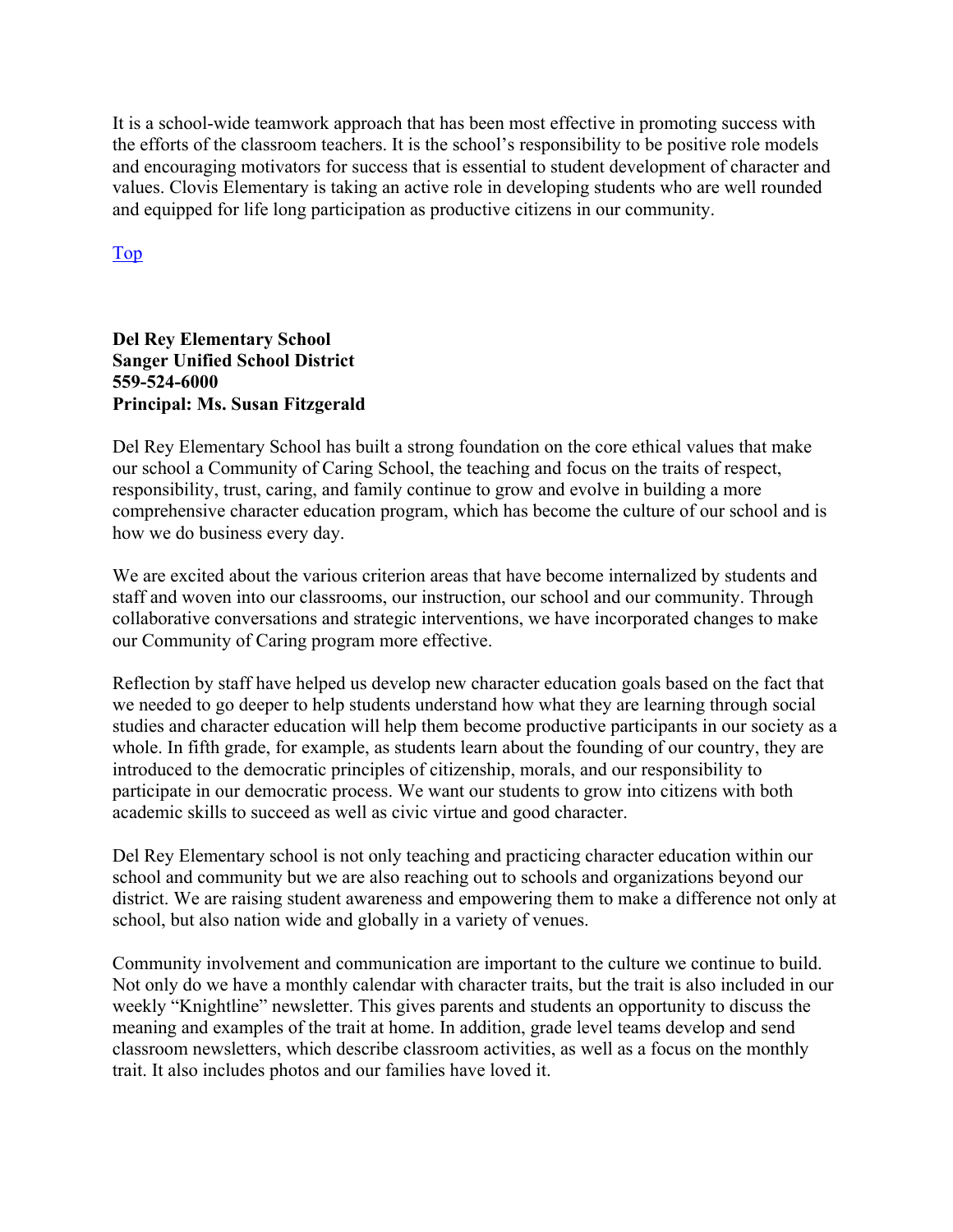Classroom meetings based on Olweus and Second Step are always conducted Monday morning. We realize that many events, both positive and negative happen on the weekend, and we want to be sure that students start their week by getting the support they need. This has definitely had a positive impact in many ways, including self-esteem, avoiding hard feelings from weekend quarrels, and bullying. We have worked to weave CoC traits and bullying prevention into a cohesive program for our classroom meetings.

Our Behavior Support Team (BST) has evolved into Positive Behavior Intervention Support (PBIS) Team. The team consists of the principal, teacher, counselor, school psychologist, curriculum support provider, and parent. This team makes decisions based on data and collaboration.

Last year we read and discussed research on positive vs. negative reinforcement, collaborated with and trained the staff, and then implemented The Clothespin System of positive reinforcement, which includes rewards for students and teachers. In addition to our "Caught with Character" ticket awards we want to provide additional recognition for students by having a comprehensive intervention strategy "SHINE". The SHINE rubric will be explicitly taught in the classroom meetings. Not only do students receive CoC tickets for raffles and prizes, they can receive SHINE tickets for exemplary recognition of character traits being used school wide. "Bus Bucks" from our bus drivers is also a way to encourage good choices and exhibition of character traits on the bus. Students are excited to come put their "Bus Bucks" in the office jar for weekly prizes.

Principal walk-throughs have evolved to include not only teacher feedback notes of positive reinforcement and opportunities, but also positive reinforcement for students. Students receive special notes and positive feedback. This has been a huge success and the children love getting notes and small gifts from their principal.

Our counselor conducts Peace Club, a club for girls in 4th-6th grade, who may not have the social interaction skills that they need to make friends. She meets with these girls to discuss tolerance, self-esteem, character traits, and positive choices.

Trust and collaboration have grown immensely over the years between parents, community and school. The implementation of The Parent Institute of Quality Education (PIQE), as well as The Latino Family Literacy Program has supported parent needs and has increased parent school involvement.

Those community entities that once supported us with visits or matching funds now support us with grants to improve our school in health, in fighting obesity, support in academic achievement through reading and technology, and the building and development of our character education program. The extension and depth to which we have grown as a school and community has resulted in Del Rey School being highly focused on building character and civic virtue.

Top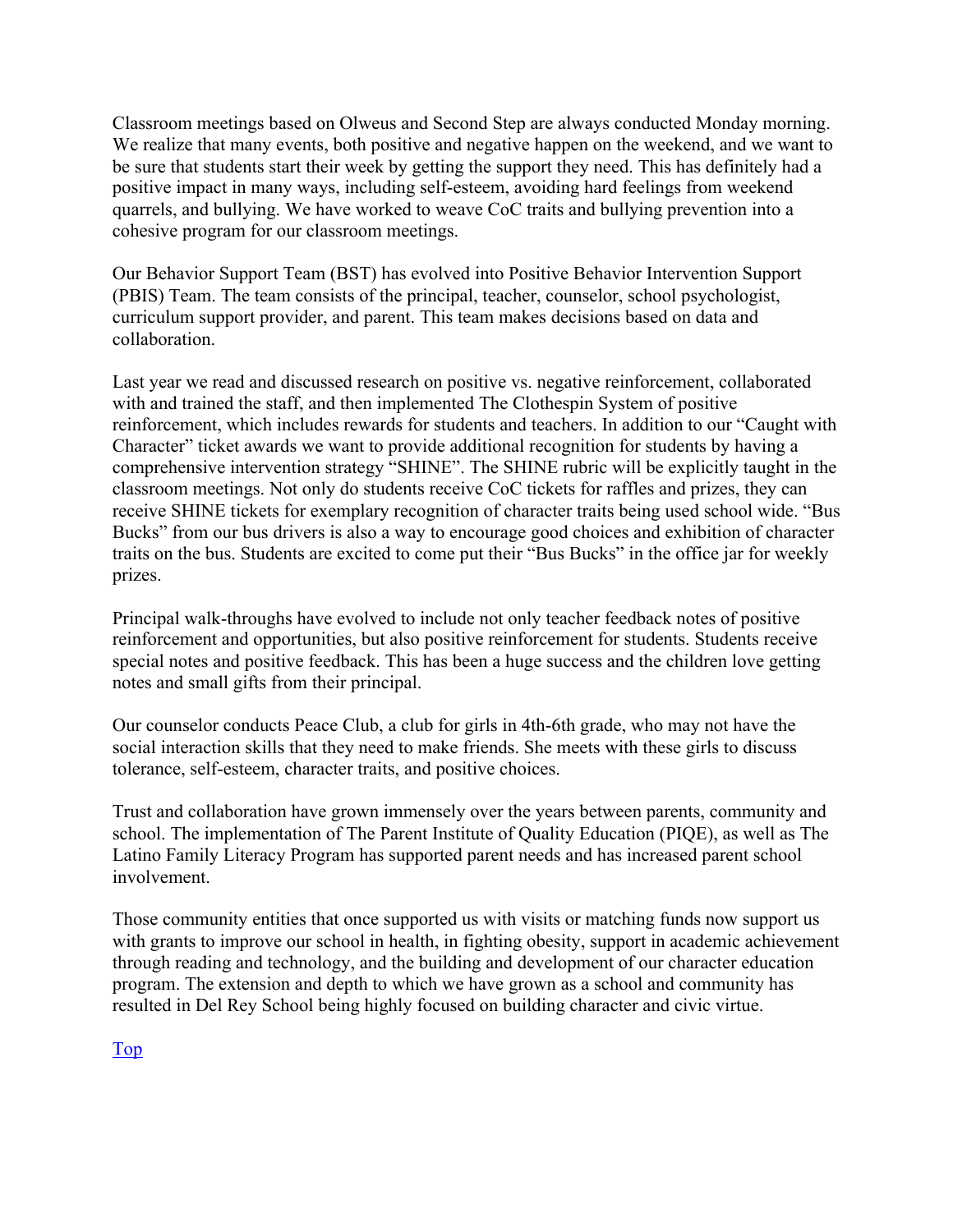#### **John C. Fremont Elementary School Fowler Unified School District 559-999-0695 Principal: Mr. Glen Billington**

The Fremont School community believes that instilling good character is central to the mission of our school. In order to accomplish this, our district established a Character Education Committee made up of educators, students, and parents to determine core values to be taught and develop an approach to character education. The committee developed Fowler's Big Ten Pillars of Character and decided that each would be addressed through classroom instruction embedded in the regular curriculum. In addition to the teaching of character traits, our school community has embraced the concept of service learning. It is our goal that every student has the opportunity to directly participate in at least one service learning project each year. During the school year, teachers and students develop display boards that tell the story of the projects they do and depict the process and success of their service learning. These boards are displayed at each district school's Open House in the spring as a "mobile museum" that moves from school to school. This provides the community of Fowler an opportunity to appreciate the wide diversity of projects completed by all students, from kindergarten through high school. It is our goal to keep character education at the heart of our identity as a school.

Top

#### **Harvest Elementary School Central Unified School District 559-271-0420 Principal: Ms. Robyn Miller**

When parents and community think of Harvest, they should think of a character-based school, strong in teaching kids the value of character. Our Positive Behavior Interventions and Supports (PBIS) program is really the foundation for all of this. Through teaching students to abide by our school expectations of being safe, respectful, and responsible, reciting our Harvest Pledge each morning during announcements together as a classroom, teaching students that they are going to make mistakes but to learn from them, and to fail forward. As part of our PBIS program, students are reminded multiple times throughout the day of behavior expectations and rewarded in various ways for those behaviors. When students are off track, they are redirected and re-taught by teachers, administration, and others support staff and reminded of why it is important to use strong character in their daily interactions with others. By providing students with the feedback, reinforcement, and support needed, students of Harvest Elementary School will be prepared for success in their local communities, post secondary education, and work force.

At Harvest we provide students with many opportunities to get involved in community based projects and community and school site moral action. Students volunteer in a school site recycling program, Kid's Day, Pennies for Patients, and Holiday Joy (a local district food drive), as well as other moral action activities. Our teachers and staff encourage students to get involved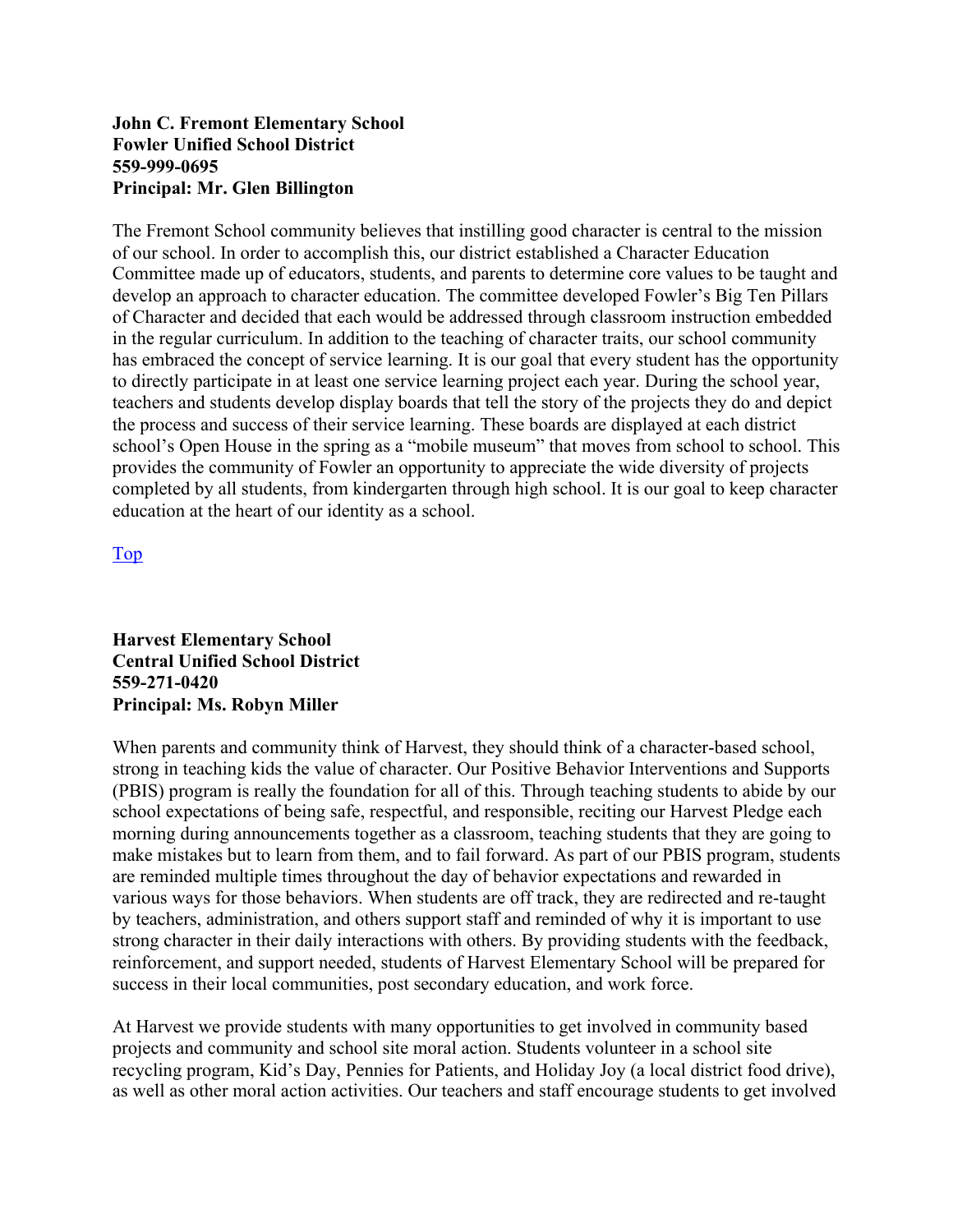in these types of activities so that they learn to give back. There is always someone our kids can help, regardless of their own situation. Giving students opportunities to act morally and to practice good deeds allows them to truly see how their collective efforts can make a difference not only in our school, but our local community, our state, our country, and the world.

At our school, we recognize that school is not only about math, science, English, and social studies. It is about being an extra hand in developing well rounded, contributing members of our local community. Through leading by example, Harvest staff makes it a priority to demonstrate, encourage, teach, and reinforce strong character with our students. In a society where many families are victims of lost jobs, foreclosed homes, and other various stress factors, it is our job to step in to provide our kids with the support they need to be successful not only in school, but in the real world as well. Through leading by example, Harvest staff makes it a priority to demonstrate, encourage, teach, and reinforce strong character with our students. They are our future!

Top

#### **Houghton-Kearney School Central Unified School District 559-276-5285 Principal: Dave Holtermann**

Character is one of the core values for Houghton-Kearney and Central Unified, and one of the main reasons we have further implemented the teaching and reinforcement of character. We believe at Houghton-Kearney we are growing the leaders of tomorrow and hence character is a foundational element of that belief. Houghton-Kearney has set goals to influence the hearts and minds of our students to live up to this belief.

The first goal was to implement a Positive Behavior Intervention and Supports (PBIS) system. Last year we put a team of teachers, students and community members together to create a system of traits around our motto of "Tiger PRIDE." The term "PRIDE" stands for "Positivity, Responsibility, Integrity, Discipline and Excellence." A student's action(s) can attach to a trait in the term "PRIDE." How those traits are demonstrated in all settings of the school is also taught to the students at Houghton-Kearney. Students are given positive reinforcement everywhere for demonstrating the "PRIDE" with "Tiger Bucks." Those "Tiger Bucks" can be used for a weekly raffle and purchases from our "Tiger Store." Our goal is to have character education embedded in every action we take. A student or staff member will always know the good character behind their actions. We also have a "Tiger PRIDE" award for which staff and students can nominate Houghton-Kearney staff members. The students or other staff completes a form that is shard during announcements as an opportunity to say thank you. One of those forms is randomly selected each week to allow the staff member park in the "Tiger PRIDE" parking spot for the next week.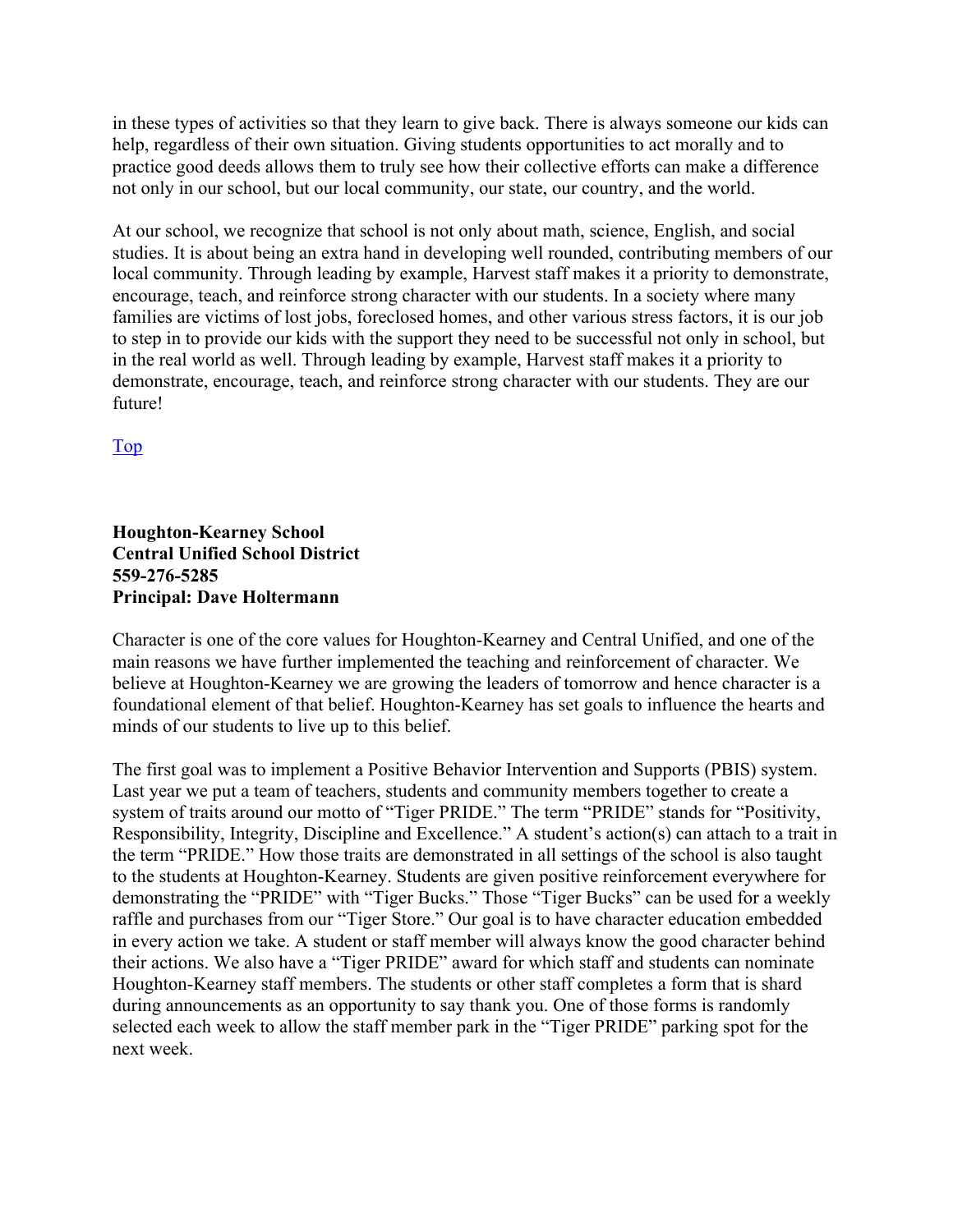Another goal we have is to continually affirm the six pillars of the "Character Counts" program we have utilized for years; which are trustworthiness, respect, responsibility, fairness, caring and citizenship. Each teacher and/or class selects a student that exemplifies that month's character trait. The "Tiger of the Month" award consists of a letter home, a special lunch, their name posted in our "Paw Prints" newsletter, and the student's name read on the morning announcements. We also have a barbeque at the end of the year to which we invite all of the Tigers of the Month and student council members to complete our celebration of character for the year.

#### Top

#### **Jackson Elementary School Sanger Unified School District 559-524-6180 Principal: Ms. Adela Jones**

Adults and students alike continue to model our core values: Respect, Responsibility, Family, Trust, and Caring and to follow our motto which is "Do the Right Thing". We believe that recognizing positive behavior promotes positive behavior. To continue moving forward, we have added programs and activities to continue our journey of an exemplary character education program.

One of the biggest changes has been the implementation of a school-wide system to enhance our PBIS (Positive Behavior Interventions and Supports). We now have Jackson PRIDE! PRIDE stands for Personal Responsibility In school Doing the right thing Everyday. Schoolwide expectations were developed and are posted throughout the school to foster a safe environment. Every classroom has a character chart where students are recognized for having PRIDE and making good choices. Students can "clip up" for great behavior, and they are publicly recognized by either the teacher or principal. The biggest strength this system has brought us is we now have a common language throughout our school in our expectations.

To continue to foster our comprehensive approach and belief that a healthy child=healthy mind, we promote healthy eating and an active lifestyle which students understand transfers to a happy, healthy mind. Jackson has become a nationally recognized Healthy School, one of only 2 in the Central Valley and of 13 in California, from the Alliance for a Healthier Generation. Students now have healthy parties where fruits, veggie trays, and cheese and crackers are the treats. Our fifth grade students forgo the traditional Valentine's Day Party and instead bring items to make sack lunches which are donated to a church to hand out to the homeless in our community. Our school counselor has also organized two clubs, Girl Power Club and Boy Power Club, to help promote social competencies and positive behaviors as part of our Tier two behavior pyramid.

Jackson students have continued to contribute to its community in other meaningful ways through social service activities. In addition to feeding the homeless, students participate in projects that include selling newspapers for Kid's Day, an event that benefits Children's Hospital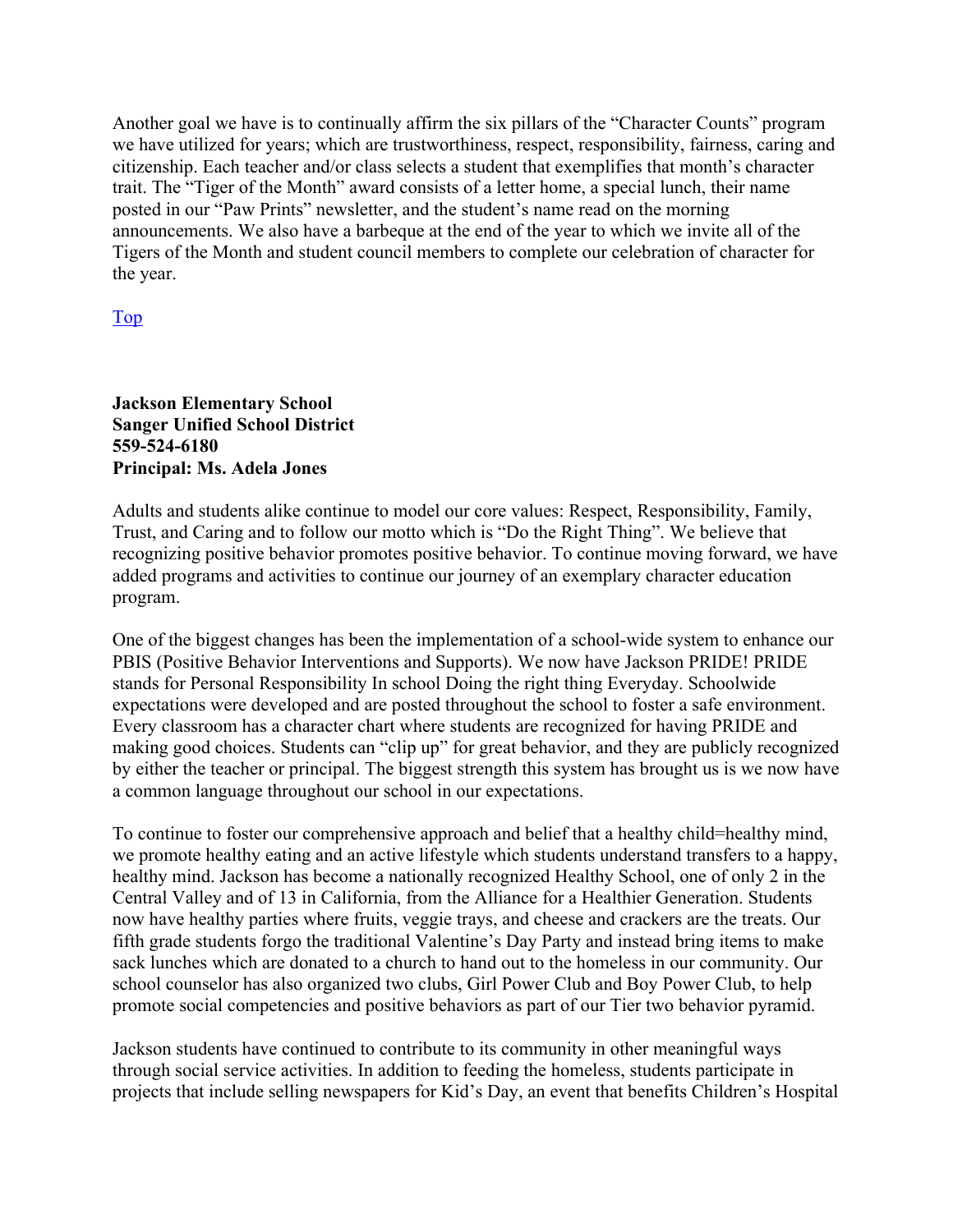and Pennies for Patients, a cancer fundraising. Our Community of Caring Club meets every Friday and one of their ongoing activities is to walk to the rest home in town to read, sing, and visit with the elderly. Adding to our community service events, teachers and parents model caring and respect for others by participating in Sanger's Relay for Life, a 24-hour walk to raise money for cancer research. When a parent of two of our former students developed brain cancer this past month, our entire staff rallied and prepared meals for the family for a week. During the holiday season, staff members and parents help donate items for our needy students, such as toys, coats, and food. The Jackson community continues to embrace one of our sayings, "Every Jaguar, Every day, whatever it takes!"

#### Top

#### **John Wash Elementary School Sanger Unified School District 559-524-6320 Principal: Ms. Donna Vincenti**

John Wash is a community of caring. We live the values of respect, responsibility, caring, trust, and family on a daily basis. Our student of the month assemblies are now titled Community of Caring assemblies. Our character trait of the month is seen on our school marquee, on our monthly newsletters, and talked about in our weekly parent phone calls and during our morning opening on our blacktop. We infuse these values during lessons and those teachable moments.

This year we have begun to give back to the community. Each grade level agreed upon a Service Learning Project that they wanted to do. They were all very successful and students were taking it upon themselves to visit businesses and request if they could place bins to collect coats or canned food outside their door. Reflection is a very important piece of giving. Students wrote about how it felt to give to others and learned that giving is better than receiving.

Our Multicultural Night has brought our diverse families together by having music, food, and inspirational stories told at the night of the event. This has turned out to be the highlight of our school year. John Wash Elementary is truly a Community of Caring.

Top

**Liddell Elementary School Central Unified School District 559-276-3176 Principal: Melody Burriss**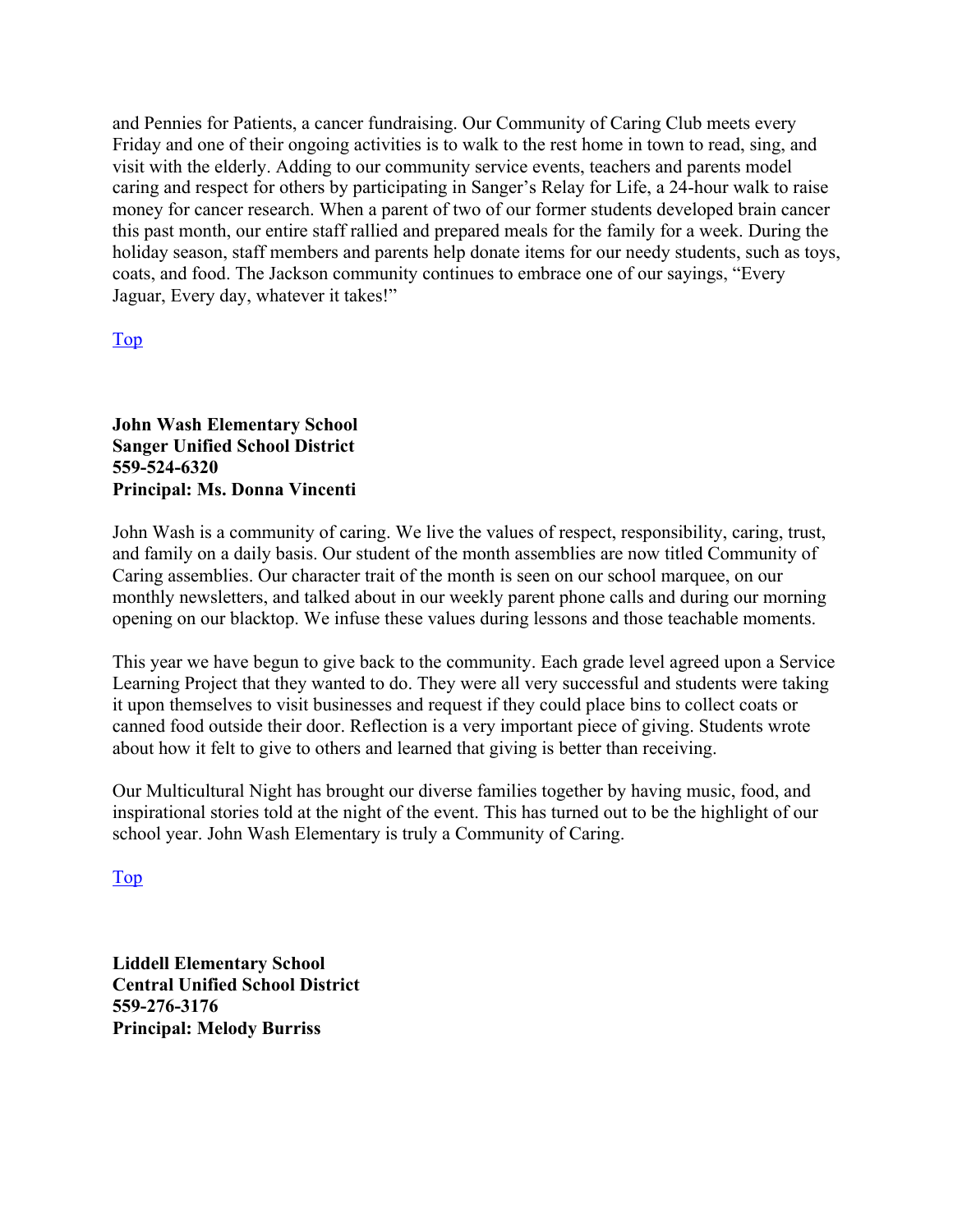In Central Unified School District, all schools are in the process of implementing Positive Behavior Intervention Support (PBIS). This is not a program but a culture shift. The main actions taken when implementing PBIS that are different from the school discipline system include:

- Identifying school-wide expected behaviors
- Creating a matrix of expected behaviors (what they do and don't look like in different venues)
- Teaching the expected behaviors through the matrix by identifying examples and nonexamples
- Rewarding the expected behaviors in a school-wide system
- Providing support for individual students that positively recognizes expected behaviors

At Liddell Elementary School we identified the Lion Laws as our expectations. We are respectful, responsible and ready to learn. None of this makes us unique. All of the schools in Central Unified have implemented actions similar to these.

Liddell Elementary students are recognized for exhibiting character in a variety of ways. We developed a system of privileges student earn through their behavior. These privileges are awarded to grade levels and afford the students the rights to make decisions for their selves such as when to dismiss from the cafeteria, where to sit, and the freedom of purposeful movement without permission. We have had several incidents this year where students have intervened and resolved conflicts by using the Lion Laws and communicating to their classmates the expected behavior. "We want to keep our privileges" is the most powerful phrase in these situations. Students are surveyed throughout the year to identify behaviors, such as bullying, that need to be addressed. The survey results are compared to determine needs and successes. Students are awarded "Lion Law" tickets for good behavior drawings and classes complete a "Celebrating our Greatness" poster for class recognitions.

Community Service projects are supported by the entire school. 2nd grade coordinates a project monthly, promoting it school wide. This year alone, two students have coordinated projects collecting used shoes for a needy community and teddy bears for hospitalized children. Fourth grade collects all of the recycling weekly and distributes it to the appropriate receptacles. Student Council assists with school-wide projects such as Holiday Joy, Toys for Tots and Kids Day. Our families, through our children, are very giving to our community.

Top

**Lincoln Elementary School Kingsburg Elementary Charter School District 559-897-5141 Principal: Ms. Jennifer DuPras** 

Our signature program that is highly prized is our Student of the Month program.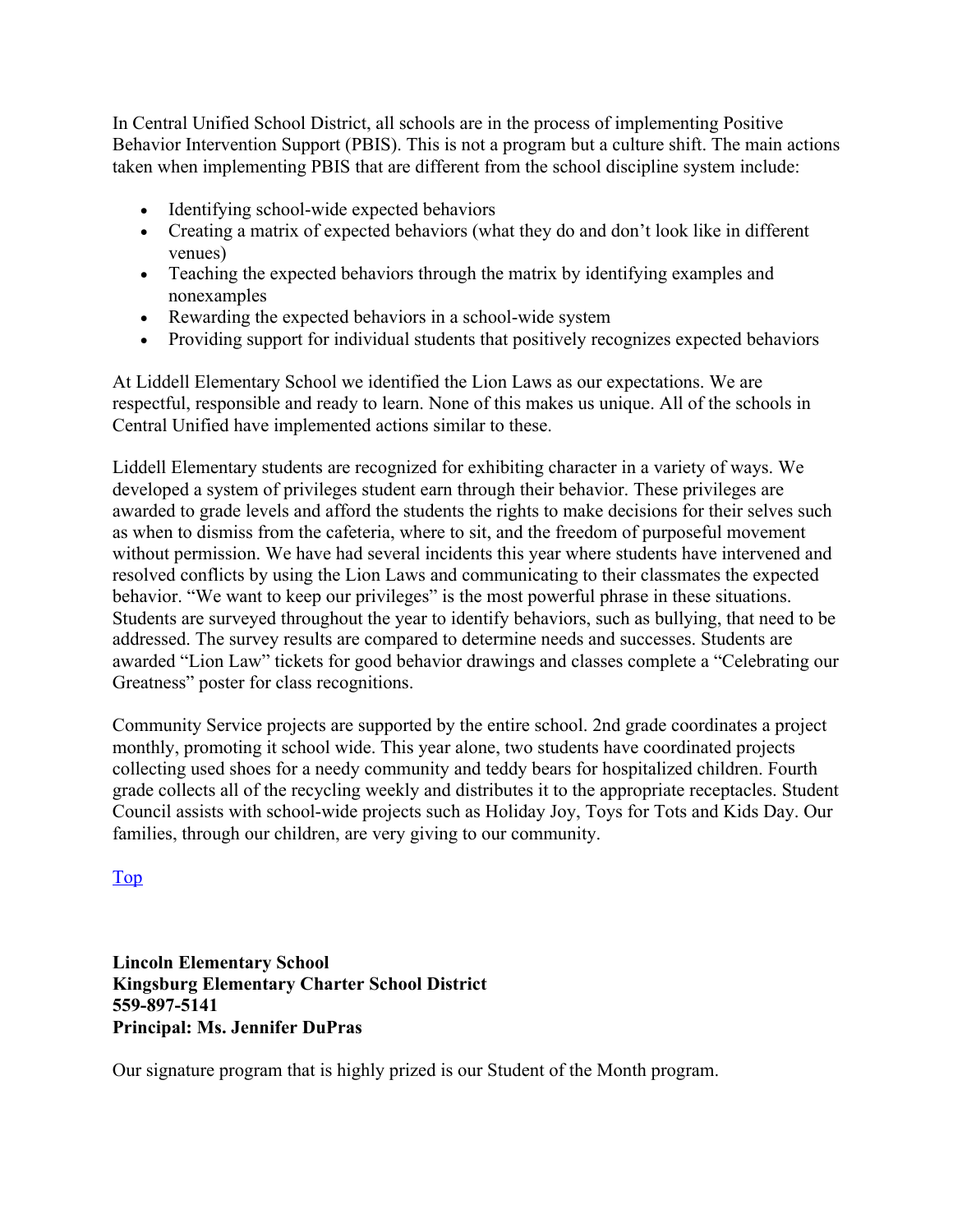Each month, all 21 homeroom teachers thoughtfully select a Student of the Month. These students exemplify the overall qualities of good character. The parents of the selected students each receive a letter hand signed by the principal. The student is surprised at school when the teacher announces the Student of the Month and what specific actions or attributes he/she displayed to achieve the honor. The students each receive a seasonal folder with a photograph certificate, as well as a gift certificate from McDonald's. Single and group photos are taken. The photos are sent home as well as placed on the school website and the local newspaper each month. In addition, the principal takes all 21 students to lunch at the local McDonald's. Customers at McDonald's are always curious about the large group, and it gives the principal an opportunity to brag to community members about the wonderful citizens at Lincoln. McDonald's and Island Photography have supported the Lincoln Student of the Month program for eight years.

Students and parents are delighted with the recognition received from the classroom, principal, and the community as a whole due to acknowledgement in the local newspaper and our district website. Students are well aware of the criteria needed to become Student of the Month, and many students make it their personal goal to be a Student of the Month every year. Siblings have friendly rivalries to become Students of the Month as early in the school year as possible.

Top

**Lincoln Elementary School Tulare City School District 559-685-7350 Principal: Mr. Don Dargo** 

Lincoln Elementary School has a long rich history and an established reputation throughout the greater Tulare community as a school that truly believes in educating the whole child, which includes a strong emphasis on character education. During the 2009-2010 school year, the Lincoln staff embarked on a project to further define character education with the ultimate goal of creating a meaningful and uniform framework of character standards for its students. Staff began its journey with a book study of The Essential 55, by Ron Clark. From this study, it was decided that Lincoln Elementary could benefit by establishing 10 essential rules of conduct and a pledge that would enhance and support the six pillars of Character Counts! Tailored to meet the values and expectations of the Lincoln community, the following would serve as the foundation of Lincoln's character education program:

The Essential 10

- 1. Answer all adults respectfully by saying, "Yes, Ma'am" or "No, Sir," or "Yes, Mrs. Nunes," or "Yes, Mr. Dargo."
- 2. Respect other students' comments, opinions, and ideas.
- 3. Be respectful at all times. Do not show disrespect with gestures.
- 4. Always say, "Thank You" when you are given something.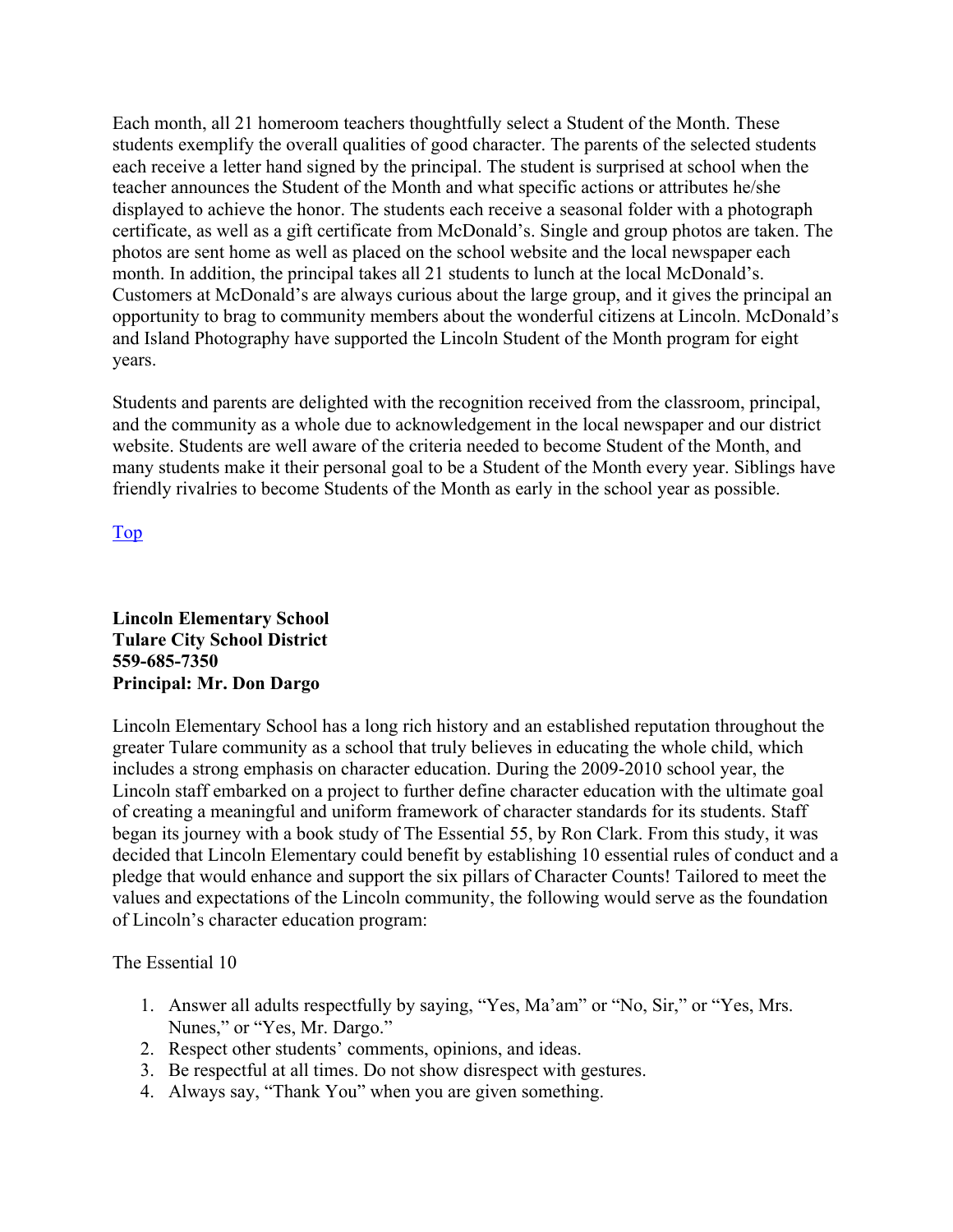- 5. Transition from one subject and/or classroom to the other swiftly, quietly, and orderly.
- 6. Keep the restrooms clean. Always flush the toilet and wash your hands after using the restroom.
- 7. Be responsible for your own trash in the classroom, in the cafeteria, and on the playground.
- 8. If someone bumps into you, even if it was not your fault, say, "Excuse me."
- 9. If any child is bothering you, let a teacher know.
- 10. Always be honest . . . tell the truth.

#### The Lincoln Pledge

- I will always be a responsible citizen.
- I will always respect my parents and teachers.
- I will graduate from high school and work hard to attend college.
- I will always do my best . . . and a little bit more.
- I will never smoke or take illegal drugs.
- I will never join a gang.
- I will be responsible for all my actions.
- I will get a job and work to make a living.
- I will never blame anyone for what I have done.
- I will help make the world a better place.

If we continue to remember this pledge, we will all help to make our part of the world a better place to live.

"The Essential 10" and "Lincoln Pledge" have become an integral part of Lincoln Elementary School. Throughout the campus and in every classroom, large colorful posters are on display of these two important documents. Daily morning announcements include student government representatives leading the entire student body in recitation of passages found in the "Lincoln Pledge" and "The Essential 10." During Character Counts! assemblies, students are also provided opportunity to recite the Pledge, and make the connection to the 6 Pillars of Character. In bold and almost the theme of the school is the statement, "I will always do my best . . . and a little bit more." The importance of this statement is most evident during CST testing, and in the comment section of report cards. Beyond these external representations of "The Essential 10" and "Lincoln Pledge," the students and staff at Lincoln school have truly "taken to heart" the goals they have established, and strive towards achieving them.

Staff and students have made a commitment to the clear expectations of character outlined in the "Lincoln Pledge," and "The Essential 10." Staff members understand that good character is primarily a parent responsibility, but the task must also be shared with schools. On a daily basis, Lincoln staff takes role modeling seriously during interactions with students as well as adults. For example, students are taught to respect each other and adults. During class discussion, or informal conversations on the playground students are reminded by adults on campus of statements found in the "Essential 10," such as "Respect other students' comments, opinions, and ideas." Rarely, do you see students on the Lincoln campus criticizing or poking fun at other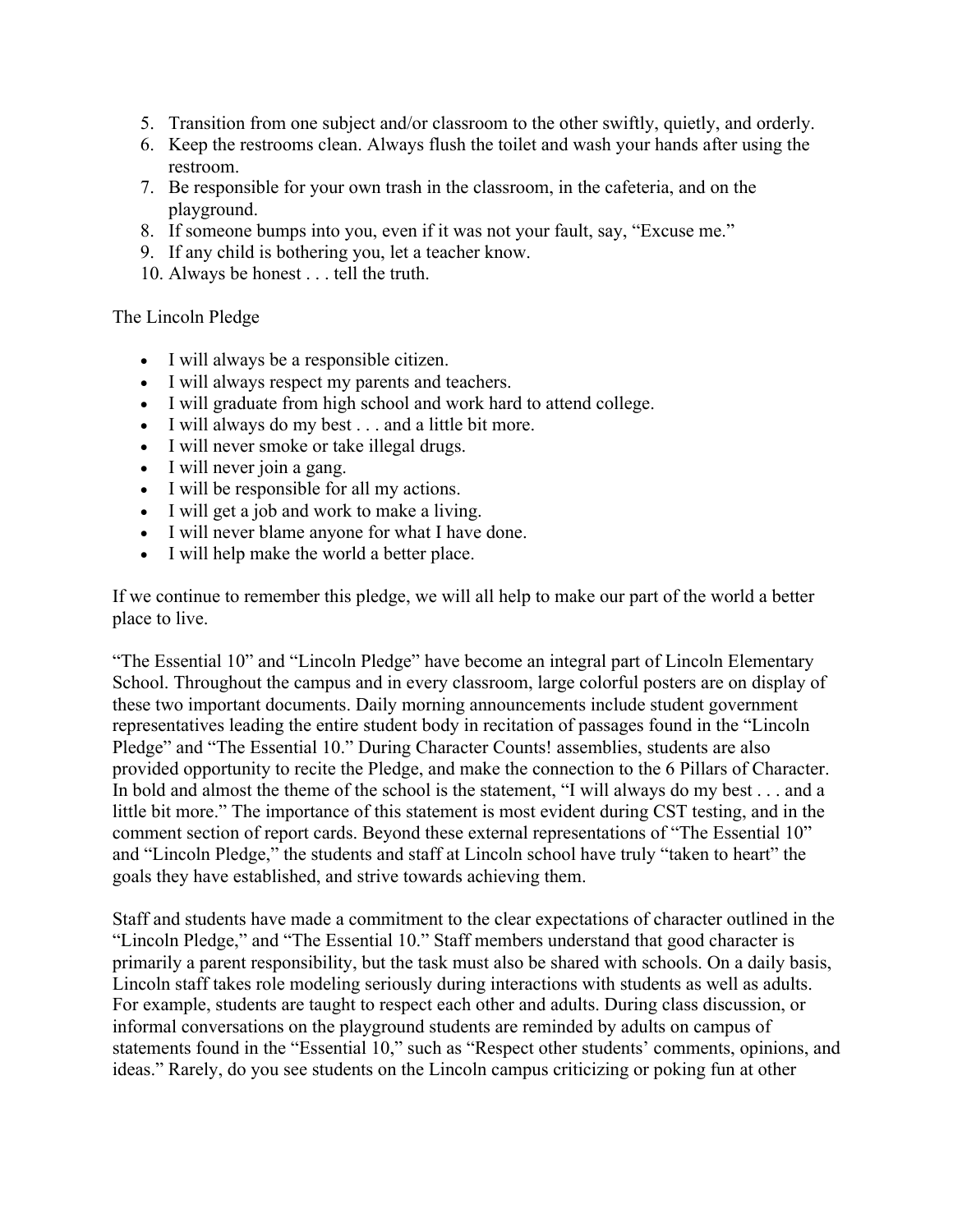students for having a differing idea or opinion. Instead, students have been taught to disagree politely or "to concur."

Since the inception of the "Lincoln Pledge" and "The Essential 10" incidents of discipline are few, and incidents of suspension for Lincoln are almost nonexistent. Most notably, last year Lincoln Elementary was selected to house the District's Support School, which includes students with severe emotional behaviors. It was the goal of the District and Lincoln to provide these students with the opportunity to learn how to interact appropriately with other students as well as adults. The decision was made to allow Support School students a chance to play at recess with Lincoln students. What occurred was remarkable and testimony to the success of the "Lincoln Pledge" and "The Essential 10." Lincoln students soon befriended the Support School students, and by example, patience, and understanding helped them drastically improve their behavior. The improvement was so great, that several of the Support School students now have received special recognition at Lincoln's Character Counts! assemblies, and in the local newspaper!

Though, the "Lincoln Pledge" and "The Essential 10" have been foundational for Lincoln's successful character education program, other important components are worth mentioning. Lincoln has set in place a prevention education curriculum: Second Step: Violence Prevention (Kindergarten, 1st, 2nd, 3rd), and Too Good for Drugs (4th, 5th, 6th). Also, a major focus for the current year is Anti-Bullying curriculum, which was introduced in August by a school-wide multimedia assembly. Students also have opportunity to be given special recognition on "The Wall of Excellence," which is on display in the cafeteria, depicting photos and a small write up for those that have received special recognition for their achievements with Character Counts!, attendance, District benchmarks, and success on State testing.

Quite clearly, Lincoln Elementary School is well on its way in developing students of character, and future citizens of character. As stated in the concluding statement of the "Lincoln Pledge," and as most Lincoln students can tell you, "If we continue to remember this pledge, we will all help to make our part of the world a better place to live."

Top

**Madison Elementary School Central Unified School District 559-276-5280 Principal: Mr. Dave Tenny** 

Good character is fostered in the classrooms and on the campus at Madison Elementary School. Every month each class chooses a Warrior of the Month based off of the character pillar that is featured that month. The Warrior of the Month is announced over the intercom, has their name published in the Warrior Insider, is given a nice certificate with their picture, has their picture posted in the cafeteria, and is given a pizza lunch on the last Friday of the month. Classroom activities such as rewarding good character by having lunch with the teacher on Fridays, writing activities such as "I like Johnny", group points and rewards, character pillar descriptions over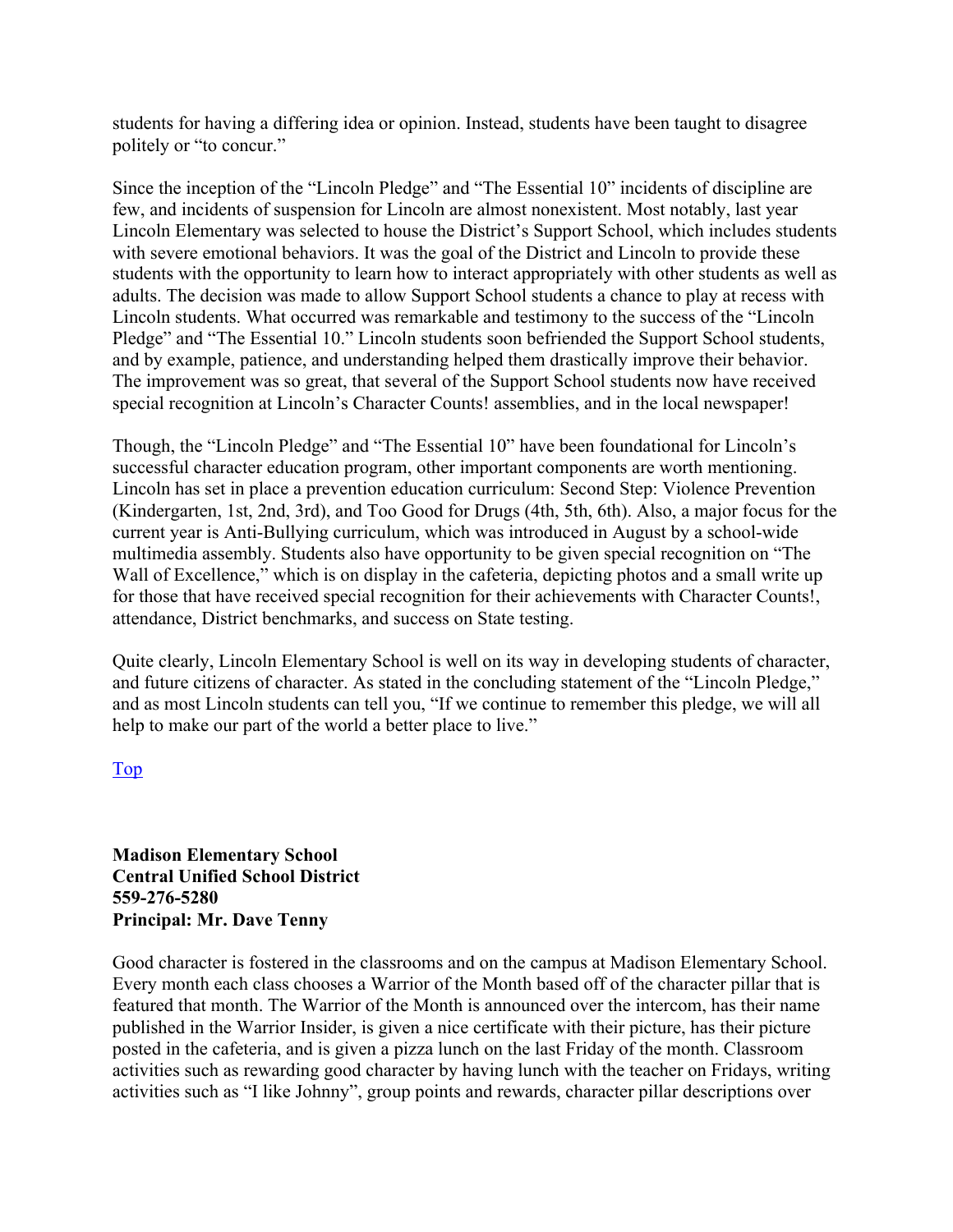morning announcements, and classroom discussions about the monthly character pillar. These examples are all used to foster character development. Additionally every classroom does a grade level essay based off of the featured monthly character pillar and displayed on each classrooms character counts bulletin board. Character development is further encouraged by our Block M, Exceptional Warrior Award program where students earn points for good grades, positive behavior, community involvement, and extracurricular activities.

Another opportunity that students have at Madison is to participate in the Valley Children's Hospital fundraiser "Kids Day". The Fresno Bee provides a special edition newspaper for the students to sell to the public on this special day. The earnings from the newspaper sales contribute to the Children's Hospital and our students glean a sense of empathy for those children who are ill and in need. Our Madison campus also participates in a recycling program where blue bins are placed throughout the campus to encourage students to take care of our environment at school by recycling.

Other community service opportunities include our Healthy Parent Cooking Classes that are open to all parents. Our weekly Positive Parenting classes are held in English and Spanish and are open to all families who wish to attend. We also partner with the Community Food Bank. The Madison Leadership Students box and distribute the food to our Madison community after school. These programs help to foster good health for our students, families, and community. This is a positive way to provide information on good nutrition and cooking to keep our students and their families healthy. In turn, they will interact better socially, continue to improve academically, and make better character choices.

Acknowledging student achievement is another way to foster moral actions in our young Warriors. Awards are given throughout the school year including Good Citizenship, Warrior of the Month, and Warrior of the Year to deserving students who exemplify the pillars of character for each month. In sports, a "Victory Medal" is awarded by the opposing team to the athlete exhibiting good sportsmanship. These awards build good character in our students and encourage all students to strive for superior character.

Top

#### **Monte Vista Elementary School Porterville Unified School District 559-782-7350 Principal: Mr. Apolinar Marroquin**

Our legacy of character development continues to provide a sense of family as the Home of the Grizzlies. Our school marquee proudly displays our monthly pillar of focus as provided by the CHARACTER COUNTS! program. Since 2006, Monte Vista has actively promoted the Six Pillars of Character upon which our character education goals are based. The school marquee, numerous banners and the outside columns of our school buildings are visual artifacts of our sixyear history. In addition to the physical outward signs, which demonstrate our commitment to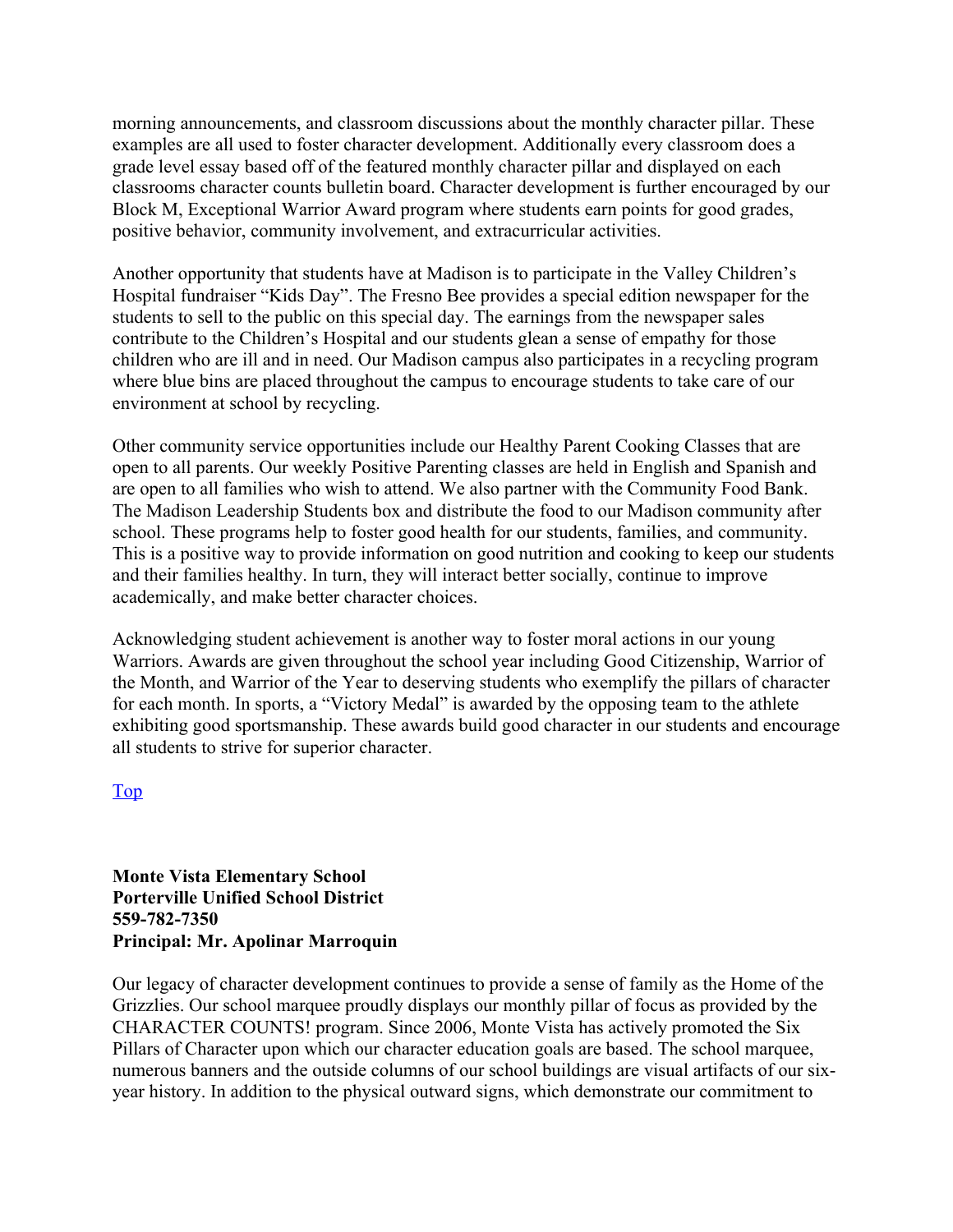character education, our group of dedicated staff, students, parent and grandparent volunteers model the core ethical values, which support the mission statement of Monte Vista School. Our mantra states "We come to school to learn: Be Safe, Be Respectful, Be Responsible." You can ask any student on campus why they come to school and they will say, "To learn!"

At Monte Vista, we feel that promoting and teaching the Six Pillars of Character sets the mood and expectations for student behavior for the entire school year, so we have chosen to continue the effort of beginning our school year with a "CHARACTER COUNTS! Kick Off Week." Parents join in to help us prepare and organize the kick off assembly and orchestrate daily lunchtime activities. At the assembly, students learn what good behavior looks like at Monte Vista School, and are recognized for being nominated as a CHARACTER COUNTS! Kid of Character by their teachers. Students selected for the pillar of Trustworthiness are asked to stand and be recognized while the entire school cheers them on. We recognize each pillar's nominees in this way. This weeklong event provides daily reminders that good character is valued at our school. Individual classrooms participate in a door-decorating contest judged by a team of teachers, parents and community members.

Our CC! Kick-Off Week sets a tone for the year when promoting good character. Following the kick-off week, every Tuesday is dedicated to Character Counts. Students are encouraged to wear their CC! t-shirts, "Caught Being Good" and "Famous Grizzly Quotes" are read on the morning announcements. Quotes written by Monte Vista students are read each morning and focus on the monthly pillar. An additional weekly inspirational quote is presented to the students and a final reminder tells the students, "Remember, you come to school to learn! Have a great Grizzly day!"

#### Top

#### **James K. Polk Elementary School Central Unified School District 559-274-9780 Principal: Mr. Jack Kelejian**

At Polk we focus on both academics and behavior with the response to intervention model for both. In other words, we believe in teaching behaviors and character similar to how we teach academics in all settings. The main update to our program has been discussing our progress of our implementation as a staff with both our character education and our positive behavior interventions and supports implementation (Strive for Five) together with our behavior team, principal's advisory committee, PTA, student council, and staff meetings on a monthly basis. This has helped us hold ourselves accountable for our goals and has ensured that all staff including custodian, yard duty, cafeteria, librarian, etc are all part of the implementation. We have committed to monitoring our implementation of character education and behavior in every staff meeting. In addition we have added some additional elements to our program that have demonstrated great effects:

• Teaching behavior and character similar to how we teach academics (classroom behavior lessons and Second Step lessons utilized for this purpose)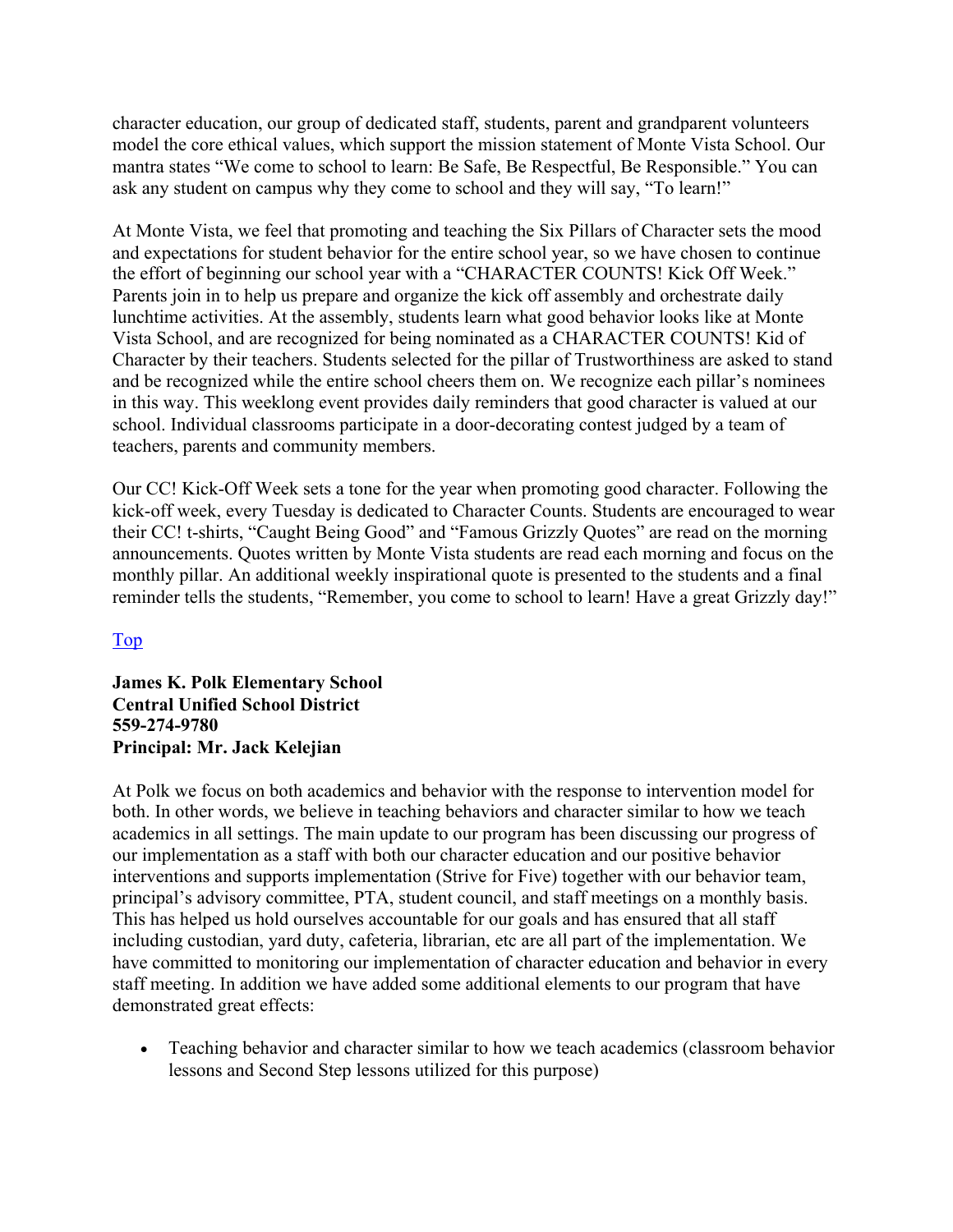- Established Positive Behavior and Character Team with a diverse representation of the staff
- Implementation of Strive for Five Expectations School Wide
- District and school Vision and Mission statement encompasses Character
- Passport Behavior Teaching Day- Students went from station to station to learn
- Reward System school wide, classroom, and individual (Character Award winners monthly and positive referrals to parents)
- Classroom Compliment Chart- Classrooms get to fill in their chart for demonstrating good behavior and character. The class that fills the chart gets an incentive along with the teacher
- Recognizing teachers and school staff demonstrating good character and strive for five
- Incorporating Behavior and Character in the after school program
- Utilizing moral action activities when working with students (Example: Students who use to be bullies create behavior lessons to younger students on how to teach empathy and respect)

Polk staff was involved every step of the way in preparing for the Bonner Award application. As a staff, we believe in teaching and modeling behavior and character with, and helping students acquire, those virtues or moral habits that will help them individually live good lives and at the same time become productive, contributing members of their communities.

At Polk we focus on both academics and behavior with the response to intervention model for both. In other words, we believe in teaching behaviors and character similar to how we teach academics in all settings. The main update to our program has been discussing our progress of our implementation as a staff with both our character education and our positive behavior interventions and supports implementation (Strive for Five) together with our behavior team, principal's advisory committee, PTA, student council, and staff meetings on a monthly basis. This has helped us hold ourselves accountable for our goals and has ensured that all staff including custodian, yard duty, cafeteria, librarian, etc are all part of the implementation. As a staff this year more than ever, we have committed to monitoring our implementation of character education and behavior in every staff meeting. In addition we have added some additional elements to our program that have demonstrated great effects:

- Teaching behavior and character similar to how we teach academics (classroom behavior lessons and Second Step lessons utilized for this purpose)
- Established Positive Behavior and Character Team with a diverse representation of the staff
- Implementation of Strive for Five Expectations School Wide
- District and school Vision and Mission statement encompasses Character
- Passport Behavior Teaching Day- Students went from station to station to learn
- Reward System school wide, classroom, and individual (Character Award winners monthly and positive referrals to parents)
- Classroom Compliment Chart- Classrooms get to fill in their chart for demonstrating good behavior and character. The class that fills the chart gets an incentive along with the teacher
- Recognizing teachers and school staff demonstrating good character and strive for five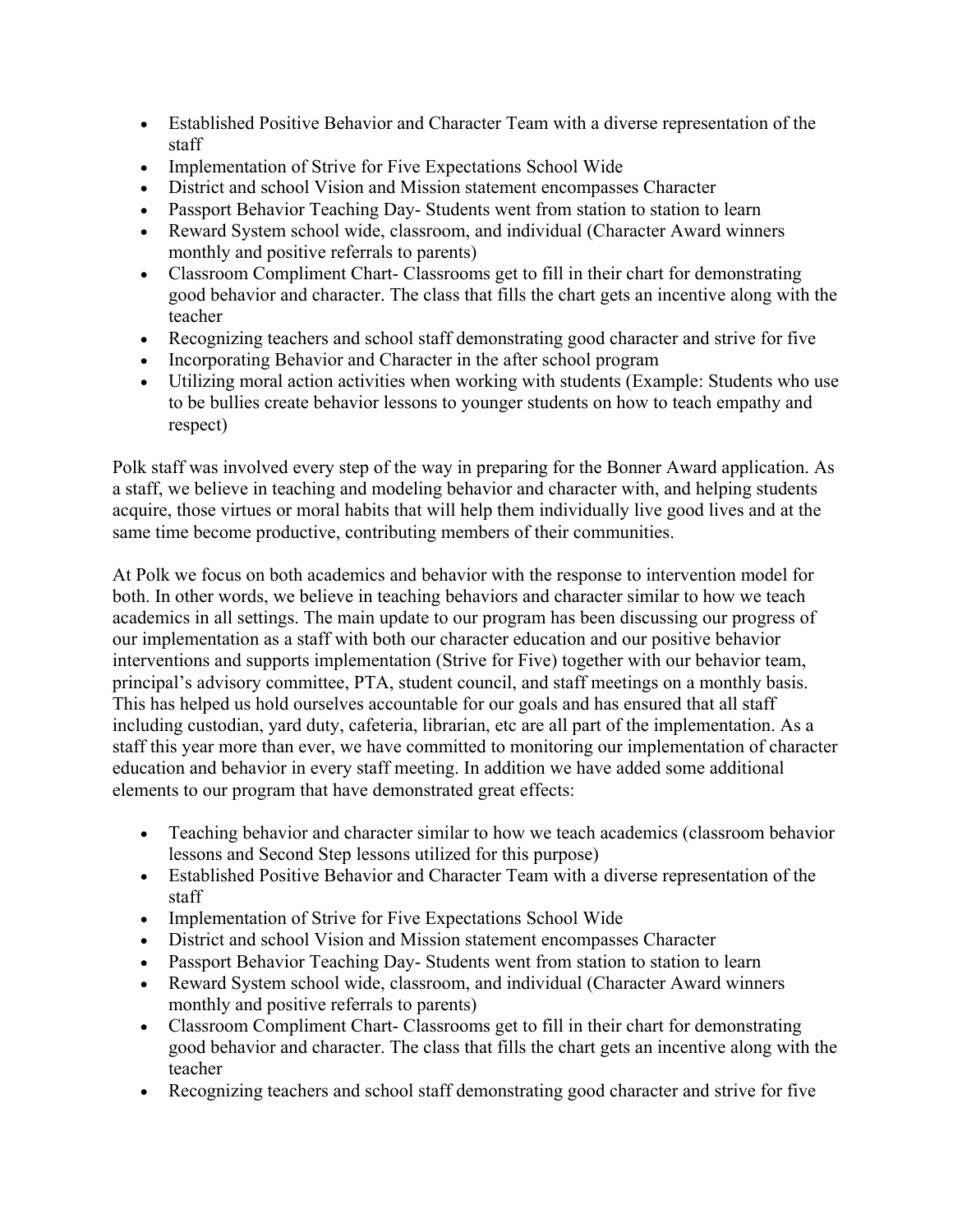- Incorporating Behavior and Character in the after school program
- Utilizing moral action activities when working with students (Example: Students who use to be bullies create behavior lessons to younger students on how to teach empathy and respect)

Polk staff was involved every step of the way in preparing for the Bonner Award application. As a staff, we believe in teaching and modeling behavior and character with, and helping students acquire, those virtues or moral habits that will help them individually live good lives and at the same time become productive, contributing members of their communities.

#### Top

**Ronald W. Reagan Elementary School Sanger Unified School District 559-524-6780 Principal: Mr. John Hannigan** 

Reagan Elementary is a strong Response to Intervention school for both academics and behavior. This year, we focused on strengthening the behavioral side of our Response to Intervention pyramid. As a result, we created a system to teach our students positive behavior with S.O.A.R., which stands for Self Control, On Task, Achievement, and Respect. We created a behavior grid with our school wide expectations and rules that are posted in all settings. As a staff, we agreed on a S.O.A.R. signal that is utilized by staff as a visual reminder and prompt for students to display appropriate behaviors in all settings. To positively reinforce students for displaying appropriate individual, classroom, and school wide behaviors, incentives are incorporated and aligned with the taught school wide expectations.

All staff, including our custodian, cafeteria workers, librarian, office manager, noon aides, and bus drivers, hand out "Caught S.O.A.Ring" tickets to students who demonstrate positive character traits throughout the day in the classroom, on the playground, in the library, and in the cafeteria. Each Friday afternoon during announcements, S.O.A.R. tickets are drawn for students to come up to the office and choose a prize from Mr. Hannigan's Treasure Box. Our increased focus on behavior has had a tremendous impact on our school and community culture. We believe that making our expectations clear and using a common language, have resulted in a positive atmosphere for all students, families, and staff. As a result, our office discipline referrals and suspension rates has decreased by over 75% from any previous school year, which means more students in school learning.

Top

**Red Bank Elementary School Clovis Unified School District**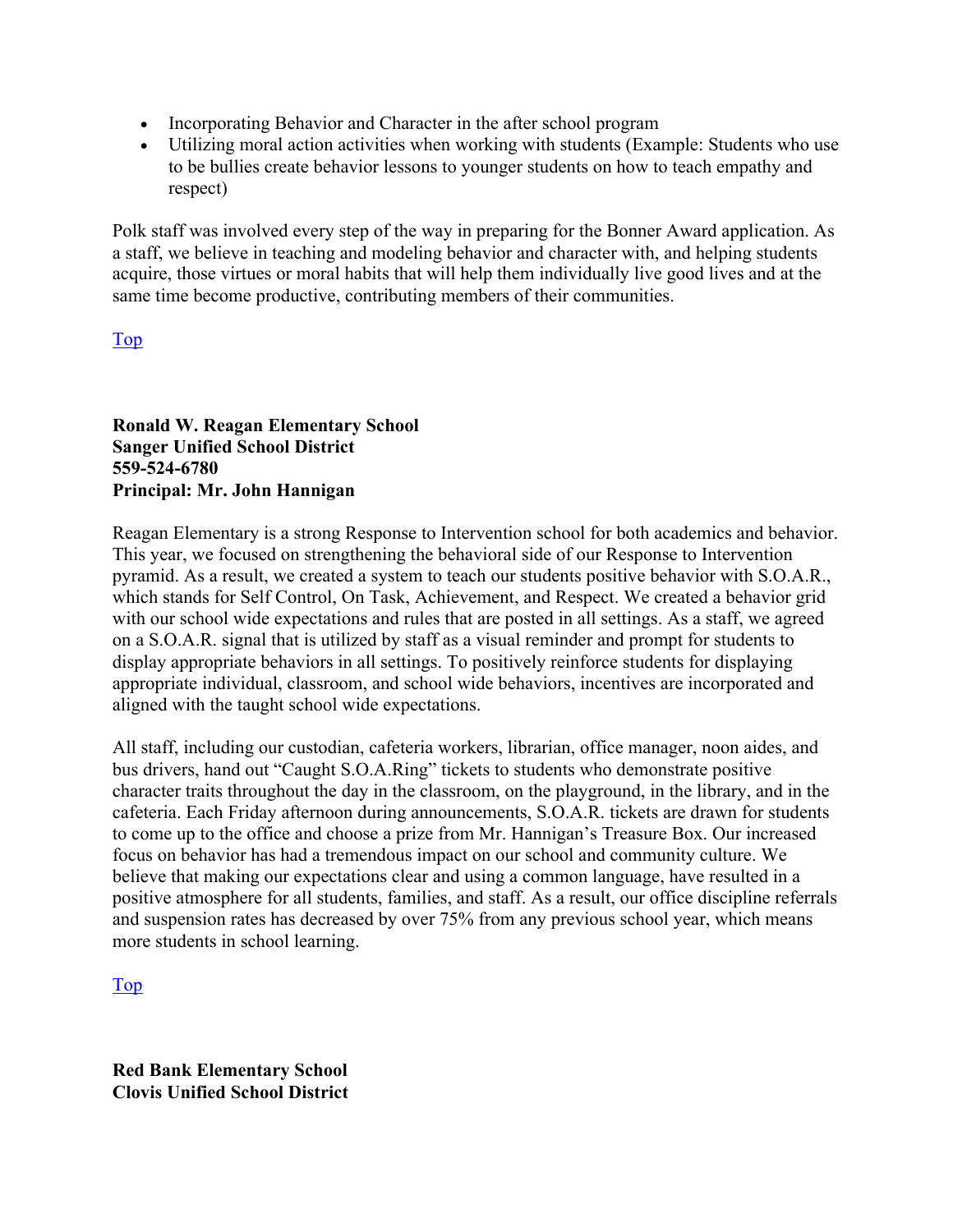#### **559-327-7800 Principal: Mr. Kevin Peterson**

Red Bank Elementary School reflects the educational philosophy of the Clovis Unified School District (CUSD) that each student shall be given an equal opportunity to reach his/her greatest mental, spiritual, and physical potential. This is evident in Red Bank's mission statement that "we will work together to meet the needs of every student by developing self-sufficient problem solvers who strive to be exemplary in mind, body, and spirit." The philosophy that all students may become productive, contributing members of society is one that is adhered to by the Red Bank team through Clovis Unified School District's Character Counts program and implementation of an interactive leadership system. This concept and expectation is continually and consistently promoted at Red Bank through verbal and written communication, awards presentations, teachers, staff, and administrative role models as well as an extensive co-curricular program.

Embedded in the Red Bank Elementary School curriculum is a focus on the significance of reasoned moral and ethical choices which promote fairness, equity, caring and respect for others. This is evident in daily lessons and curriculum in each classroom. Students learn to evaluate situations and make positive and constructive decisions as they examine events. A greater understanding and acceptance of student diversity is manifested throughout the school language arts, writing, and social science curriculum. The integration of character education with district and California State Standards is a fun combination at Red Bank.

Students who are "caught showing good character" receive coupons that go into a drawing for a Character Counts luncheon every three weeks with the principal. Quarterly awards are given to students at a school wide assembly who demonstrate exemplary character.

A comprehensive co-curricular program, including interscholastic competitions in: athletics, chorus, band, drama, Oral Interpretation, Art Club, and a variety of poster and essay contests, is made available to students. Students are also encouraged to participate in student leadership and government. The activities are designed and administered to teach skills and provide a vehicle to develop positive character traits. Students are allowed to experience success and failure in many contexts, as well as address issues relating to values. At sporting events "Athletes of Character" from the opposing team are recognized and awarded a certificate at the end of each A Team game. These athletes are selected by displaying good sportsmanlike conduct and playing with character.

#### Top

**Sanger Academy Charter School Sanger Unified School District 559-524-6840 Principal: Ms. Christy Platt**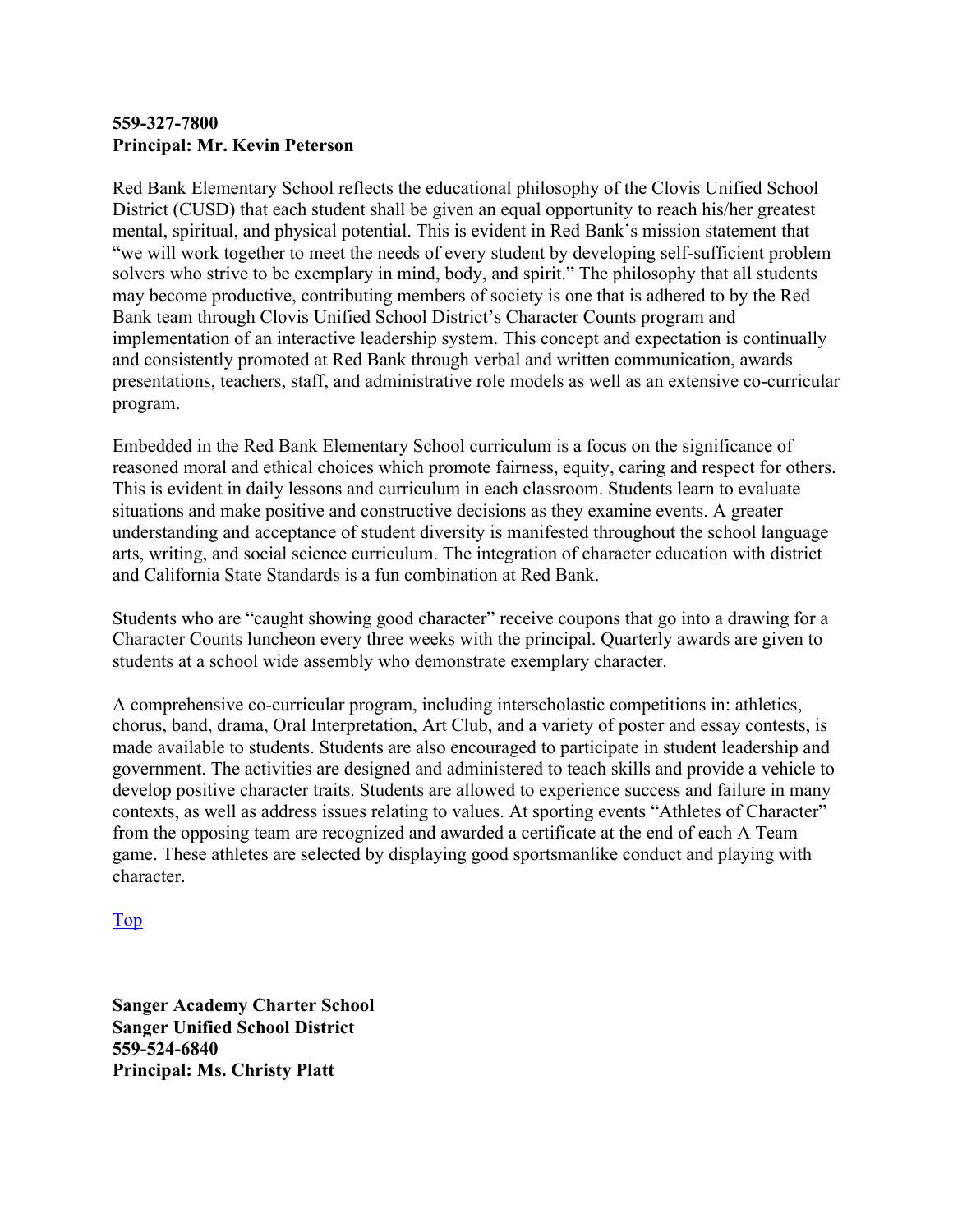Sanger Academy Charter School's charter is based on the philosophy of educating the whole child by promoting core values of honesty, integrity, trust, and the pursuit of academic excellence. Our charter has a compact, which is an agreement between the school, students, and parents to promote good charter, values and student's success. Community of Caring is important to Sanger Unified School District and members of our community, the SACS staff has worked to integrate character education into their academic curriculum as well as athletic and cocurricular activities. SACS' staff, students, and parents believe that these core values, along with the strong educational commitment will provide an educational experience which will ensure our students have every opportunity to be a successful, contributing member of our community.

SACS incorporated the five traits of a Community of Caring; Respect, Responsibility, Family, Caring and Trust into its academic and behavioral plan for the school. Additionally, we also actively implemented the Olweus Bullying Prevention Program. The foundation for this program is the discussion time that students receive during their class meetings that focus on the definition of bullying and the four anti-bullying rules-

- 1. We will not bully others.
- 2. We will try to help students who are bullied.
- 3. We will try to include students who are left out.
- 4. If we know that somebody is being bullied, we will tell an adult at school and an adult at home.

SACS believes students who show a dedication to enrichment opportunities and competition, whether they are academic, practical, artistic or creative, are students who show a passion and dedication to learning and doing what is right. We believe this is a quality that ensures success.

The Community of Caring program also adds to the culture of SACS. It instills a sense of purpose to the work of students. It goes beyond academic learning and encourages practical application in dealing with social situations and giving back to our community while supporting our family oriented culture. Our goal is to instill in our students a sense of community and a willingness to help others who are in need. This year, SACS has participated in numerous activities within our community and all students are encouraged to join in our efforts. We highly believe that students learn best by action. Within our community of Sanger, several opportunities have arisen to put our values into action; whether it is by helping to raise money for a sick child or providing food and clothing to local families in need, we strive to contribute in a positive way.

#### Top

**William Saroyan Elementary School Central Unified School District 559-276-3131 Principal: Mr. Brad Edmunds**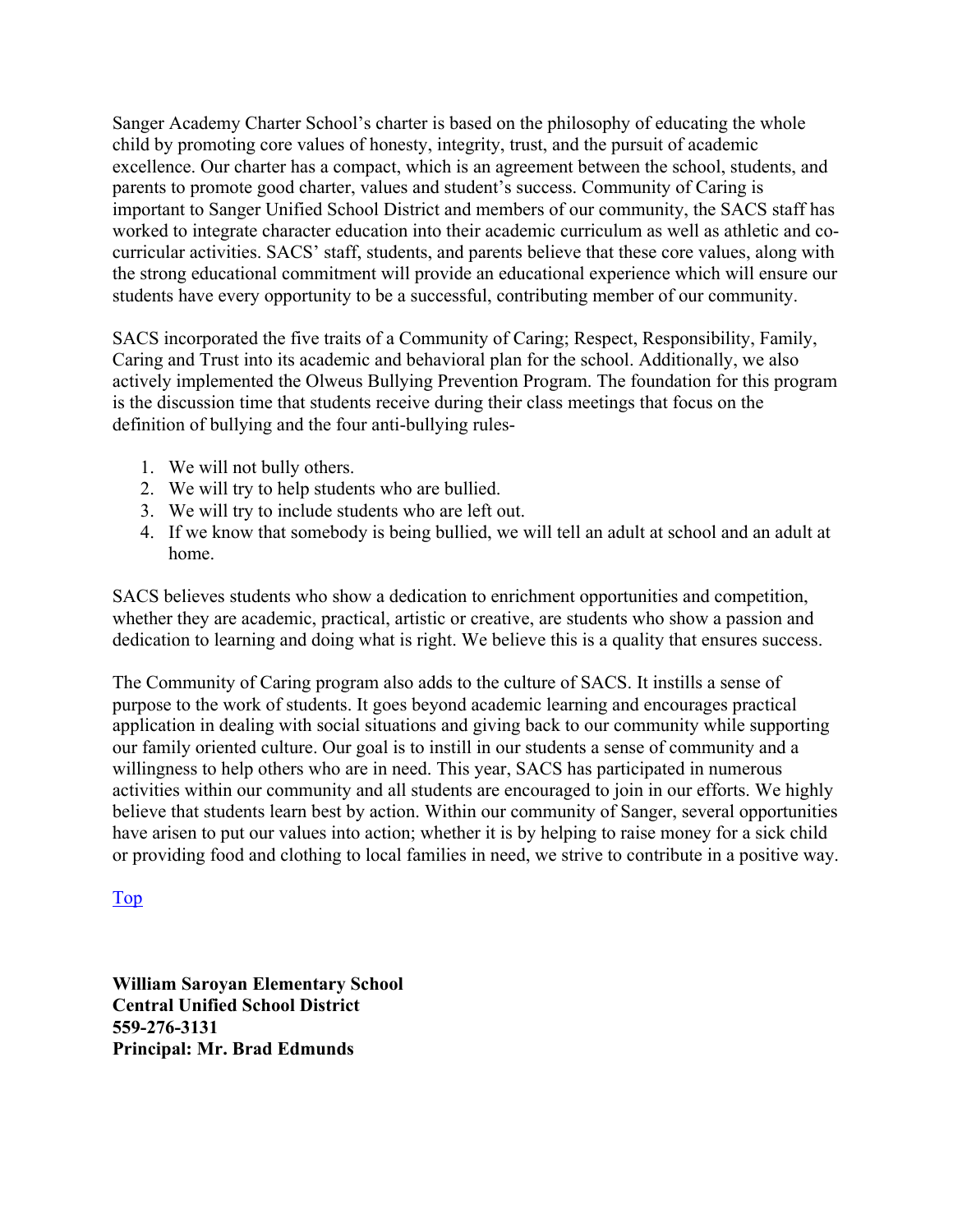At Saroyan Elementary we believe it's essential to provide a safe and nurturing learning environment that promotes the values of Character Counts!, recognizes diversity, promotes respect, and encourages students to strive for excellence. It is our aim to provide learning experiences that result in measurable growth for all students, to help them reach their potential for success in college, career and community.

Saroyan Elementary employs our Positive Behavior Intervention and Support education program, which focuses on attributes of character like trustworthiness, respect, responsibility and being ready for success at all time. Our school believes that it is important for students to display good character qualities, both in and out of the school setting. Everyone makes mistakes including students; it is our responsibility to assist students in learning from their mistakes and to become better citizens in the process. Saroyan believes in a firm, fair, and consistent assertive discipline model with students. Behavior expectations are clearly stated throughout the school. It's important for students not only to understand the "why" of their mistakes but how to correct them which creates a positive school wide climate for all.

Saroyan Elementary uses a variety of things to promote character and positive behavior traits throughout all aspects of our school. Some but not all include:

- Caught Being Good!– Every day students can be Caught Being Good just for well being good. The program is designed to catch kids when they least expect it for displaying behavior that is responsible, respectful, safe and trustworthy. There is no limit to the amount of tickets they can earn in a day or week and at the end all the tickets are entered into separate drawings one for primary grades and one for upper grades. Six students are selected randomly and their names announced over the intercom to come down to the office and pick out a prize and there are some great prizes.
- Peer Mediators– This program teaches our students leadership and responsibility skills by training them to resolve conflicts between other kids on their own. The mediators are trained on listening, respecting, and gaining trust of their fellow students so when a situation arises they can insert themselves into the conflict and settle peacefully. They are an important asset to the school and their assistance in the cafeteria and playground have resulted in fewer discipline referrals and exhibiting more caring and fairness among each other.
- Positive Behavior and Supportive Interventions Last year our staff sat down and developed further expectations we wanted our students to learn to enhance Character Counts! We came up with our PBIS expectations that are Stallions are always Respectful, Stallions are always Responsible, Stallions are always Safe and Stallions are always Ready. Triple RS! Our Stallions are not only expected to know these four things but to exhibit them as well.

Setting high expectations for students and parents with important ethical values is a continuing goal for our school. Saroyan strives to meet our goals in preparing our students for success in college, career and community by consistently reinforcing a caring, nurturing atmosphere of trust between teachers, parents and staff.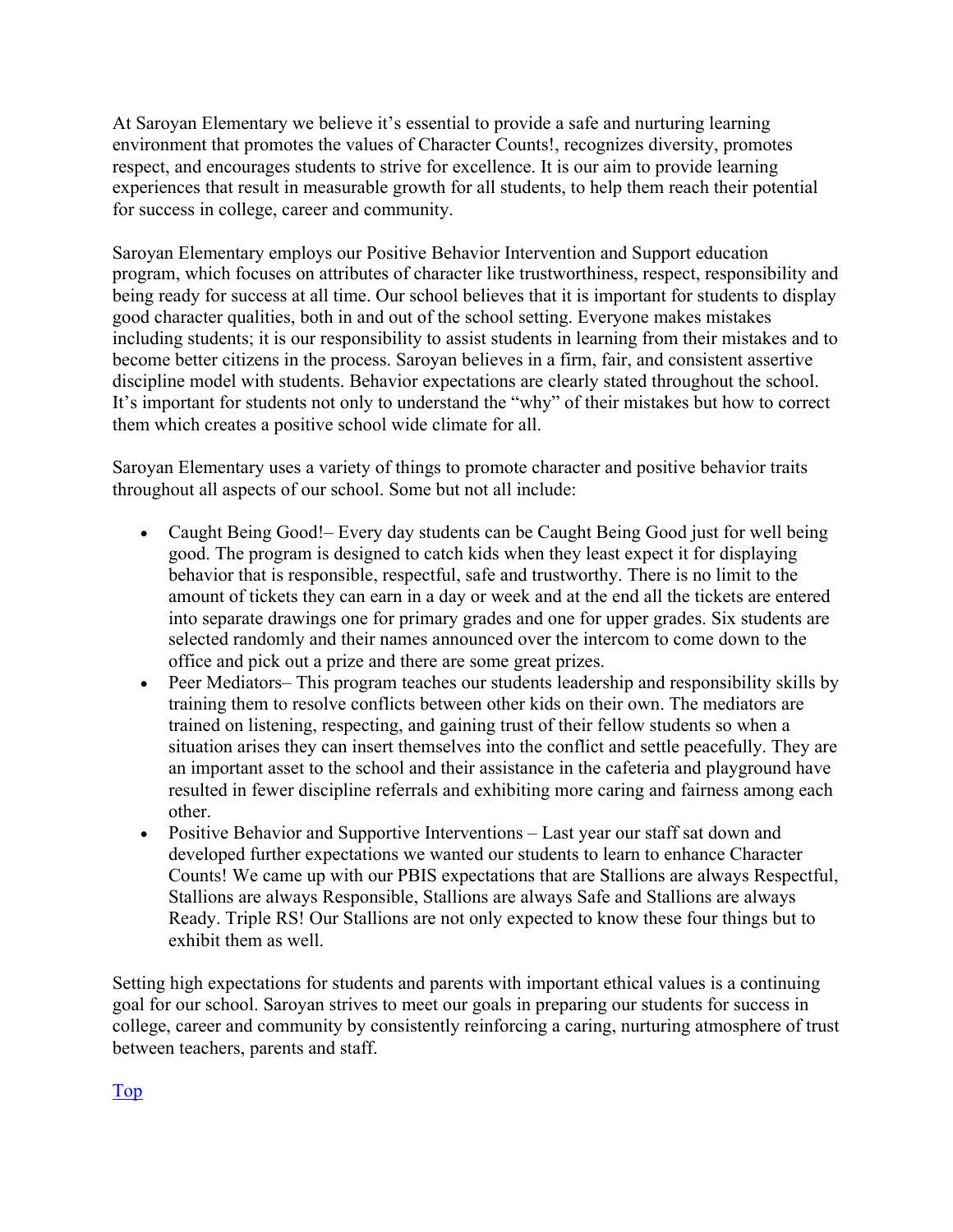#### **Sequoia Elementary School Sanger Unified School District 559-524-7500 Principal: Mr. Karl Kesterke**

Sequoia Elementary consistently promotes core ethical values and strong student character as a part of our culture. We believe that self-esteem is critical to the development of the whole child, as is evidenced by our participation in a wide variety of activities and programs designed to support this belief.

We believe that students should be recognized for their good behavior rather than being identified for their mistakes. Every classroom has a progressive color-card behavior chart where students pull cards based on their classroom behavior. If a student breaks a school rule they pull a card. Each additional infraction results in another card pull. Students who pull cards are given the opportunity throughout the day to improve their behavior and "pull up" to get their card back to green which indicates a good day. Students that stay on green every day each month are recognized at our monthly awards as a member of "Team Green." Students who model exceptional behavior in class or who model the Community of Caring values are recognized with "Wildcat Gold." Wildcat Gold students from each classroom receive a special prize each Friday following the morning announcements. Aside from our progressive discipline charts within each classroom, we have additional opportunities for students and classrooms to be recognized for good behavior inside and outside of their classroom. A P.A.W.S. (Practice safety – Act responsibly – Work hard – Show Respect) behavior matrix was created by the PBIS (Positive Behavior Intervention Support) Team and approved by the staff. The matrix focuses on the three behavior hot spots on campus: the classroom, the playground, and the cafeteria. The behavior matrix was posted throughout campus to insure consistent implementation. Parents and students were also given copies of the matrix to support clear understandings of Sequoia behavior expectations. All staff members on campus carry P.A.W.S. tickets that are to be given to students whose behavior exemplifies the initiative within the behavior matrix. Students tear their tickets in half, with one half going into a weekly drawing and the other half is collected until the student has 10 tickets that can be cashed in for the monthly prize. A compliment form is given to each classroom which track the number of compliments, based on good behavior that a classroom receives. At the end of each month, the classroom in each building with the most compliments receives a classroom prize and the teacher receives a "duty free" pass.

#### Top

**Springville Union Elementary School Springville Union School District 559-539-2605 Principal: Ms. Connie S. Owens**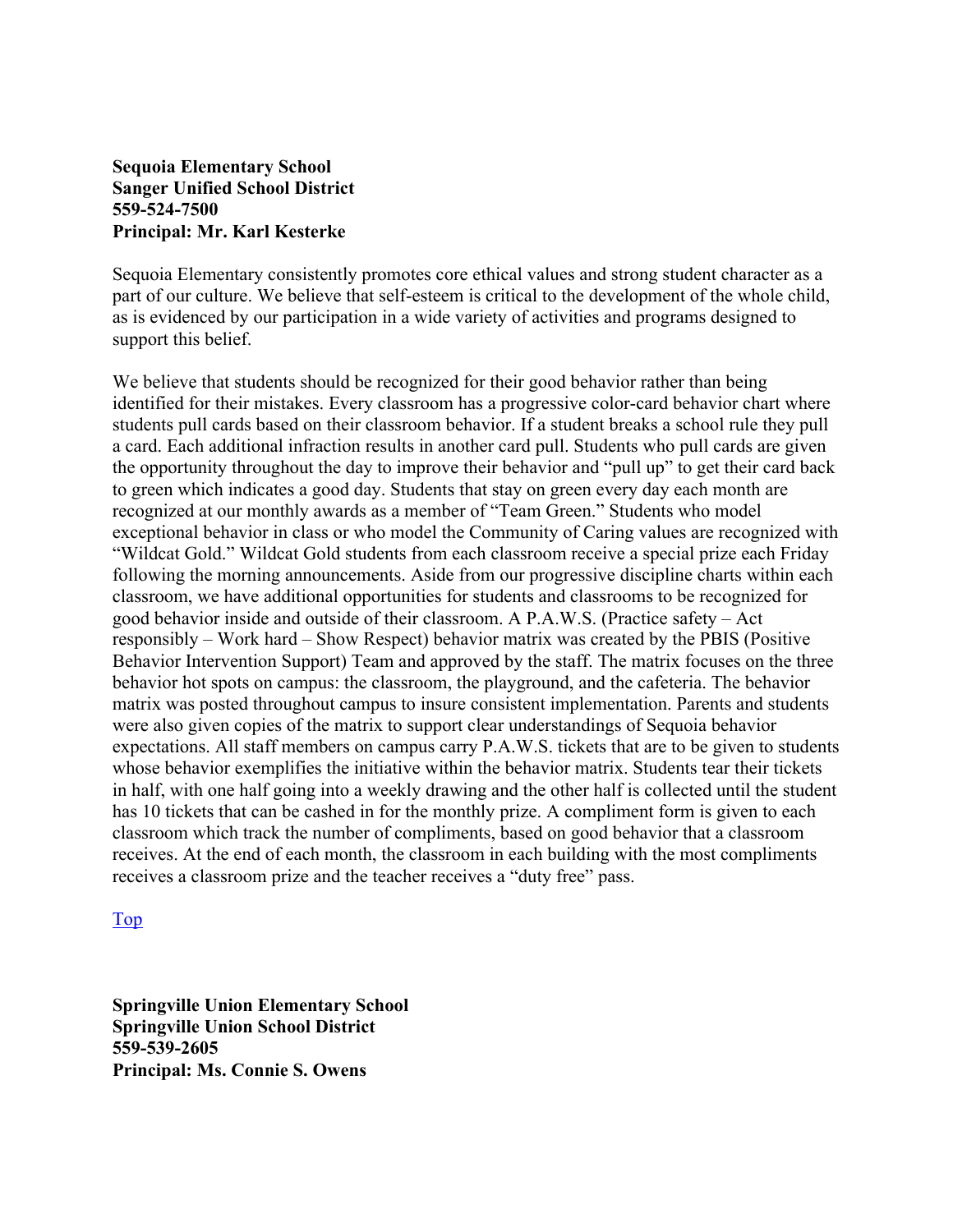The Springville Union School community strives for excellence in all aspects of education. We believe that multi-faceted, accomplished students are the product of inspired, enlightened teaching. At Springville Elementary, all members of our school community; teachers, parents, family, staff and students plan an important role in providing an opportunity and environment for excellence in education.

At Springville School, we strive to provide endless opportunities to develop our students through academic excellence, character education and producing a well-rounded student body through athletics, music, drama and the arts. We are one of very few schools who continue to offer music classes, drama, daily athletics, and oral communication performances year after year, to ensure students are exposed to a wide array of knowledge and abilities during their education.

Top

**Sundale Union Elementary School Sundale Union Elementary School District 559-688-7451 Principal: Ms. Cindy Gist** 

Schools can promote core ethical values as the basis of good character by setting the standard. Taking the opportunity to communicate with the students the importance of good character must be taken advantage of. As students make poor decisions, one must take the opportunity to discuss the character traits that were violated. Having students write about their actions and connect it to the CC! pillar. The language needs to be used throughout the day by all staff and shared with parents so it becomes part of the common language at the school. Students need to have an understanding of what trustworthiness, responsibility, fairness, caring and citizenship mean. Through providing character education in schools, it provides a complimentary climate to support good character as well as productive citizens in our community.

Having the core values of good character embedded in everyday teaching through literature and the core subjects brings the conversation into the classroom as a natural component. This helps to be proactive, by using characters within the literature as examples for students to make the connection to real life situations. This ensures a better understanding for all and an opportunity for students to role-play situations that they may be a part of sometime in their life. Educating our parents through parent education classes and messages on all notifications that go home, as well as on the school's website; recognizing students for their outstanding behavior and Character, such as with luncheons, positive phone calls home by the principal, morning announcements, and staff development continue to foster the character development amongst our students.

Schools can provide opportunities for moral action with by giving back to the community. This is truly a civic virtue and a prominent component of the pillar citizenship. In order to maintain a balance between volunteering, raising money and pursuing the common good, the following opportunities are strategically organizes for students and staff to contribute: donations to the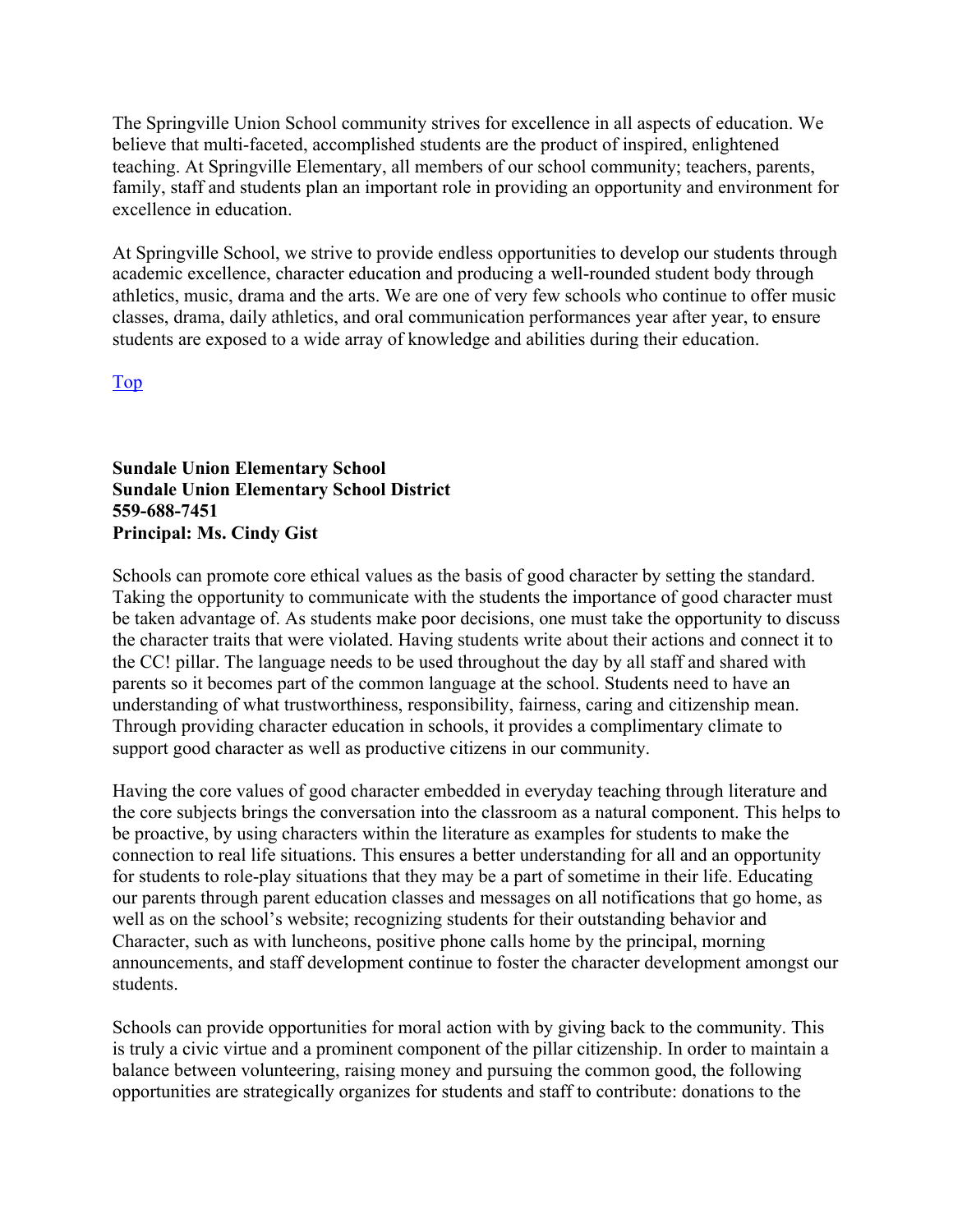Women's Shelters, Collecting items for the needy, Fundraising for the Children's Hospital, singing during the Holidays at the local Convalescent Homes, and providing gifts to children who are less fortunate.

Top

#### **Tipton Elementary School Tipton Elementary School District 559-752-4213 Principal: Ms. Stacy Bettencourt**

The vision of Tipton Elementary is providing instruction that integrates character development and academic achievement for all students. Tipton's Educational Programs challenge their students to the highest levels of academic excellence and provide them with ethical decisionmaking tools to support their choices in life. In addition, students are educated and encouraged to be participating citizens and successful leaders of the 21st century.

An essential part of the overall vision of Tipton is the adoption of the character education program CHARACTER COUNTS! Over 630 students walk Tipton's campus daily and are exposed to the character development messages surrounding their environment. Posters, quotations and banners are displayed in the school offices, classrooms, library, and the multipurpose room. Teachers have supported the infusion of character education by realigning their classroom rules to mirror the Six Pillars of Character found on the disciplinary forms and the Person of Character Posters hung throughout the campus and classrooms. Our parent involvement and utilization of community resources assist in bridging the gap between the home and school. This collaboration provides a sound partnership so that students hear a consistent message about character traits essential for success in school and life.

Tipton has added a new elective class for 7th and 8th grade students, which focuses on promoting good character and positive life choices. In such a short period, achievements have been seen through the support of local media advocating Tipton School's efforts by highlighting what Tipton Students are doing to help their local community. Through aligning classroom curriculum, Tipton's upper grade students have made progress in connecting with our community and becoming productive citizens. An elective class called, Make a Difference was created to expand students' knowledge and create a broader awareness of community needs in a society. The quote from Edwards Everett Hale, "I am only one…I cannot do everything, but I can do something…" begins the class followed by students reading and researching different organizations and people that have made a difference in the world.

Tipton School may be considered the hub of the community, yet our school considers the community a vital resource and contributor to student success ethically and academically. A perfect example of this relationship exists within our TES Kiwanis Afterschool Program. The name is a testimonial to the supportive relationship among our school and the local Kiwanis Organization. Our afterschool program is a major contributor to the proliferation of character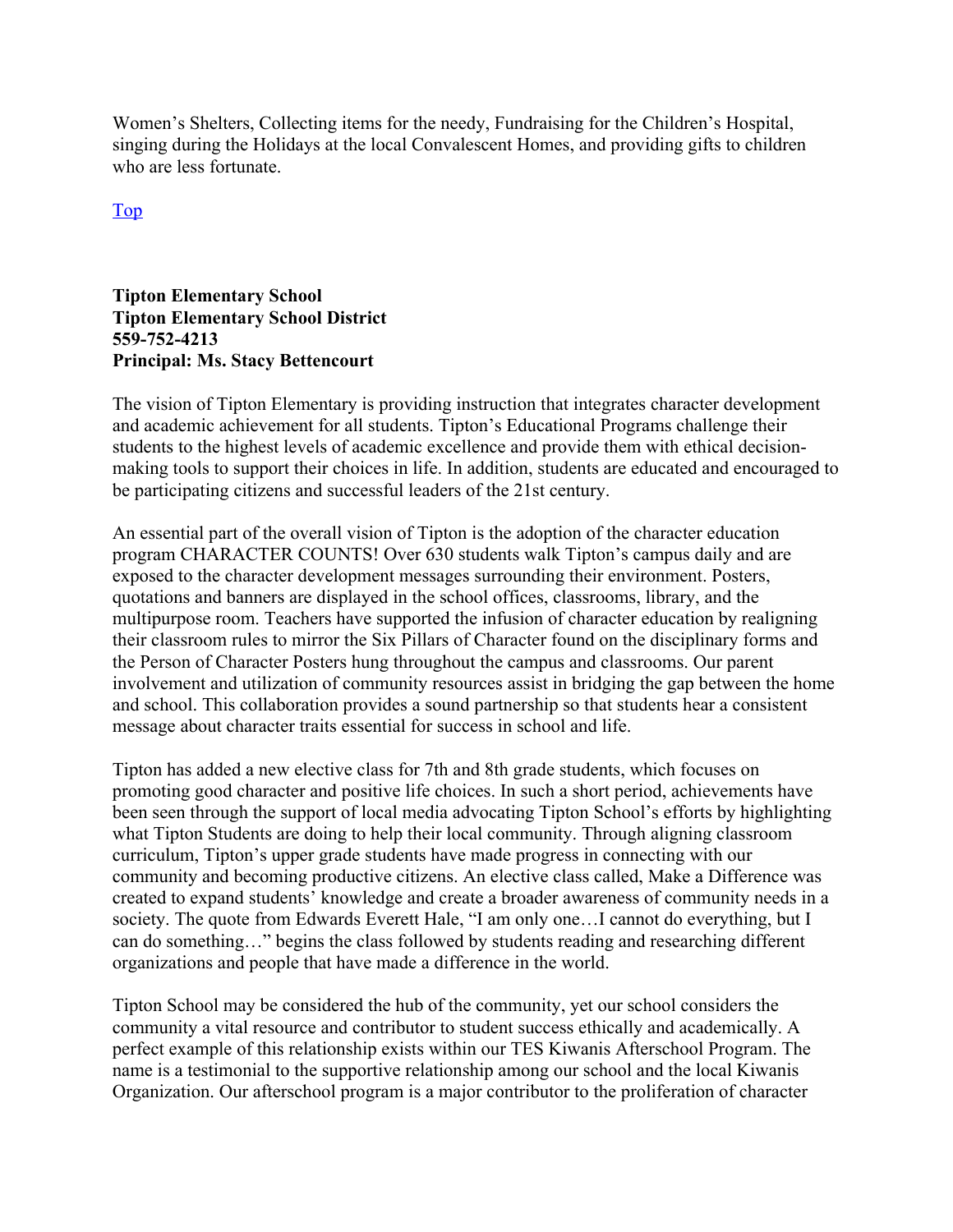education among our youth and community members. In December 2010, we began introducing the Six Pillars of Character every month for the students to become familiar with the behavior expectations in association with each pillar. As of August 2011, our program implements the Six Pillars of Character throughout the discipline plan, homework assignments, and daily activities. It is the goal of the TES Kiwanis Afterschool Program to cultivate productive students with good character transferring this behavior to their home, community and school environment. This enables them to become strong in their daily decision-making skills as they mature into adults. Promoting character education continues to evolve and the students, staff and local community that Tipton School serves have graciously embraced the culture change.

#### Top

#### **Valley Preparatory Academy Charter Fresno County Office of Education 559-225-7737 Principal: Shelly Melton-Lether**

Valley Prep believes the school's mission of core academics and character education integration reflects how an educated person will succeed in the 21st century.

The mission of Valley Preparatory Academy Charter School is to be a safe and healthy environment providing opportunity for all students to become lifelong learners through excellence in character development, academic skills, and physical wellness. Our core values: TRUSTWORTHINESS, EMPATHY, CITIZENSHIP, and DILIGENCE represent the overarching themes of our character traits practiced each month. These traits include trustworthiness, empathy, respect, citizenship, caring, fairness, honesty, courage, responsibility, diligence, and integrity. Our school motto, "Character is our Keystone", connotes the vital importance of character as the key component that holds our school together. This year our school wide initiative is called "Build a Bridge".

Morning "greet and meet" was established early in the beginnings of our school. The practice was expanded after reading Dr. Hal Urban's book: Lessons from the Classroom. Students are greeted by their teachers at each classroom door daily. With the implementation of WiseSkills Character curriculum, every classroom begins the school day with the morning meeting that supports character education development and life skills. Teachers also thread character throughout all subjects.

Each month, Valley Prep joins together for a school-wide assembly and celebration of the monthly character trait. Parents attend the celebration as cross-graded teams take turns presenting. The assemblies focus on best character practices (music, videos, skits, recitations, etc.) rather than individual student recognition.

Valley Prep values a student discipline plan that is fair, restorative, and consistent. Our school discipline plan is patterned after The Discipline That Restores book and model by Dr. Ron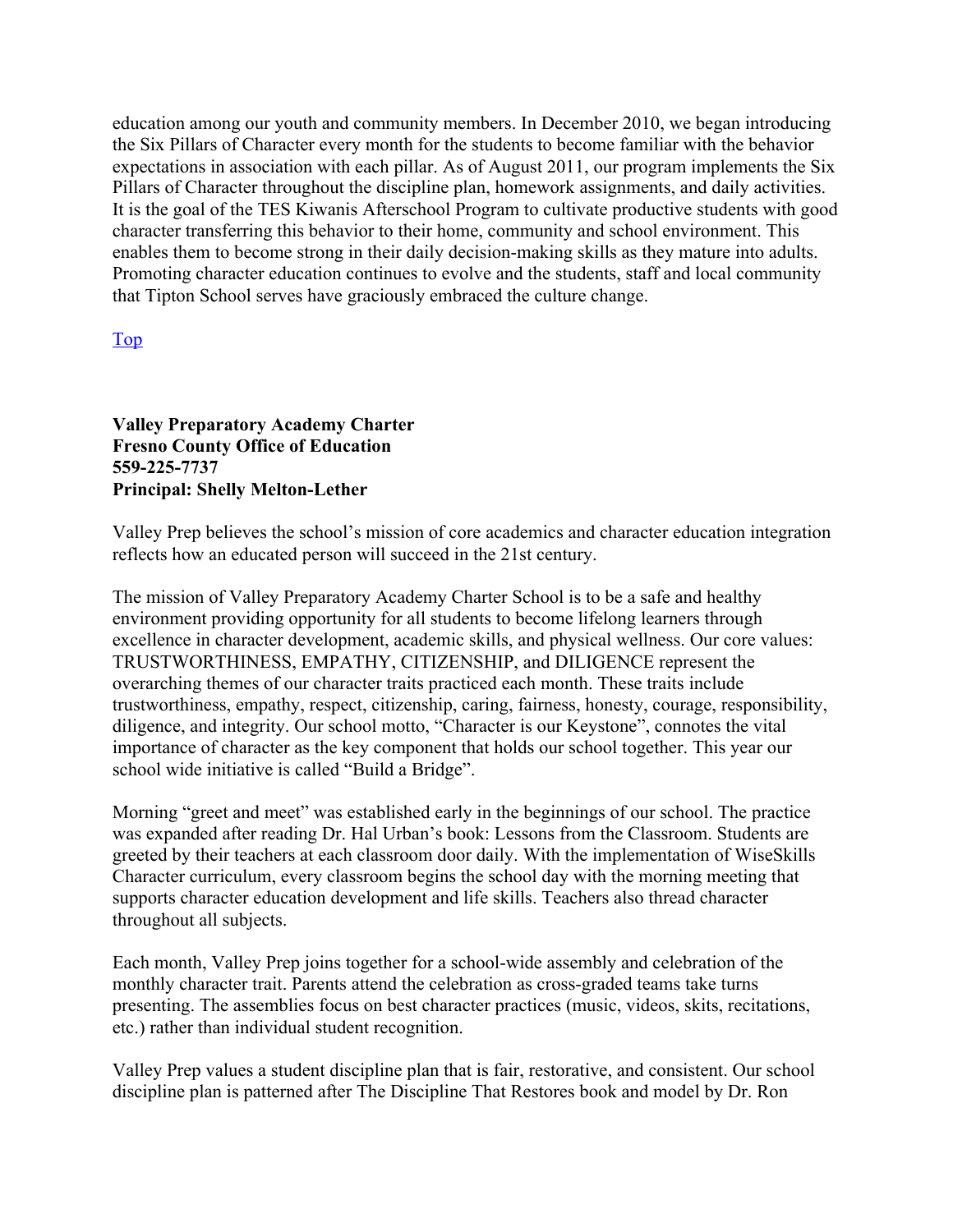Claassen and Roxanne Claassen (Fresno Pacific University). DTR focuses on peer mediation, respect agreements among teachers, students, school and staff, and cooperative conflict resolution using The Peacemaking Model. The Peacemaking Model allows students choice in deciding how to resolve conflicts. Students also learn anti-bullying skills, and problem solving through critical thinking. The middle grades use the peer mediation curriculum, Making Things Right, designed by Roxanne Claassen to learn peer mediation skills.

Recently our school premiered its new Patriot Leadership Award rubric. Leadership is open to all students in third through eighth grades and recognizes achievement and improvement in all areas of school life. Students set personal goals and work toward accomplishment and recognition of these goals. Older students are encouraged to be role models for younger students as a way to demonstrate leadership.

Valley Prep students participate in grade level appropriate service learning throughout the academic school year. The service-learning component of the curriculum is designed to show students how their student initiated learning and actions can make a purposeful contribution to their community. Service learning projects are integrated into the core curriculum and linked to the state content standards. Examples of past and current service learning include making and donating blankets to homeless shelters, canned food drives, animal shelter fundraisers, researching and contributing to the Fresno Historical Society, gift-giving for children whose family members are in need, and serving at local community food distribution site.

Valley Prep staff affirms that the most significant part of our character program is our commitment to positive relationships. We frequently remind and encourage each other that character makes the difference. Visitors to Valley Prep frequently comment on the caring climate. In 2011, Valley Prep was recognized by CEP (Character Education Partnership) as a California State School of Character.

Top

**Weldon Elementary School Clovis Unified School District 559-327-8300 Principal: Mr. Ray Lozano** 

Weldon provides a meaningful character education program implemented in all classrooms at all grade levels. As one example, on a school-wide basis, during the month of October, all students studied the value of 'Trustworthiness.' Classrooms focused on being honest in making decisions as part of our two week Red Ribbon Week celebration that ended with a parade through the community. This year's Grand Marshall was television personality Margot Kim from ABC Channel 30. Ms. Kim led the parade along with Clovis Unified School District Superintendent, Dr. Janet Young.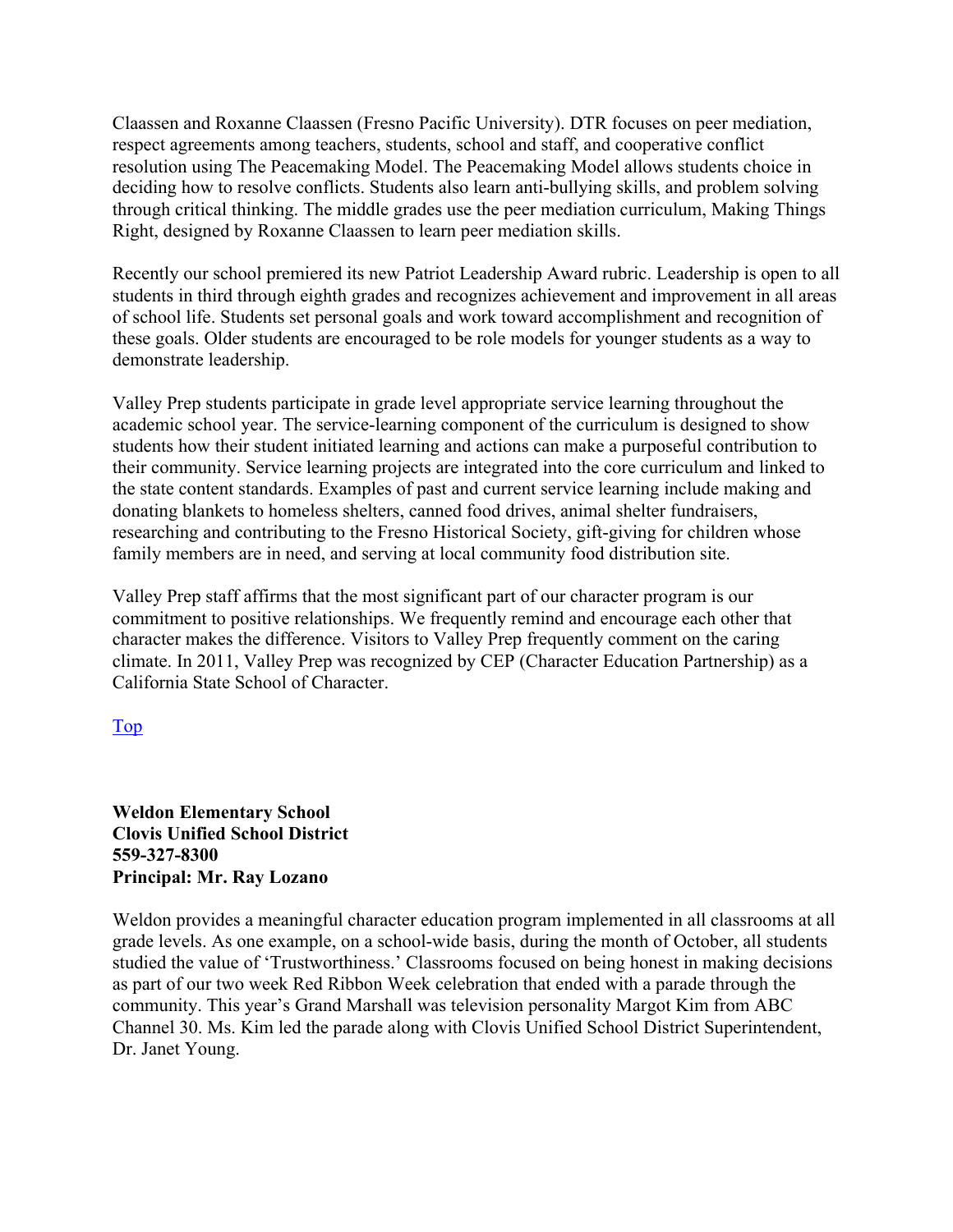Students and their families, as well as the instructional staff, are involved in the character development process at the beginning of each school year. All character pillars are discussed within classrooms and displayed in the school cafeteria year round. In an effort to promote awareness, each week, staff recognizes Character Counts by wearing a "Got Character?" shirt every Wednesday. Weldon Elementary places an emphasis on a particular Pillar of Character each month. Weldon's PTC recognizes Warriors of Character (WOC) each month. One student per classroom is selected by the teacher for displaying good character with their actions and words. PTC awards each Warrior of Character with a shirt. Each week at Weldon Staff Meetings, one staff member is awarded the Pillar of Character Plaque. This award recognizes staff members who go above and beyond in all they do. Principal Ray Lozano awarded the first Pillar of Character. Each subsequent recipient then selects a staff member to recognize and does so by explaining why they have selected the individual. The Pillar of Character for the month is disseminated to the school's stakeholders via staff calendars, parent newsletters, and the school website. Additionally, the Character Pillar of the month is reiterated on morning announcements each week.

Weldon Elementary School uses the Time to Teach Program. This is an evidence based classroom management model that uses practical, proven, and powerful strategies. All of the strategies are research based and allow teachers and administrators a school-wide discipline approach that yields positive results – more on task, accelerated learning, and happier students. With this program, students gain a feeling of security through rules and routines. These rules and routines reinforce the skills that every student must have in order to be a successful learner, and allow a teacher to be a fair disciplinarian. The Teach To's establish a safe and effective learning environment and manage the increasing number of students with troubling behavior to create school-wide discipline policies that are applied consistently and supported by staff, parents, students, and administrators. Discipline policies ultimately set the tone for the operation of the entire school. They establish clear boundaries of tolerance and promote proactive, positive learning environments. Students are taught the expected behavior and held accountable to follow the expectations. This helps students behave at school, at home, within the community, and allows teachers more time to teach.

#### Top

**Wilson Elementary School Selma Unified School District 559-898-6730 Principal: Ms. Brenda Sylvia** 

Woodrow Wilson Elementary of Selma Unified strives to implement character education and behavior development through its signature program, Positive Behavior Intervention Systems. In the last few years, Wilson has implemented this program through a PBIS team consisting of Resource Specialist Director, Site Principal, Program Manager, Teachers, Speech Pathologist, and District School Psychologist. A series of certificated and classified staff developments took place in which we began maturing our school expectations from the 3 B's (Be safe, Be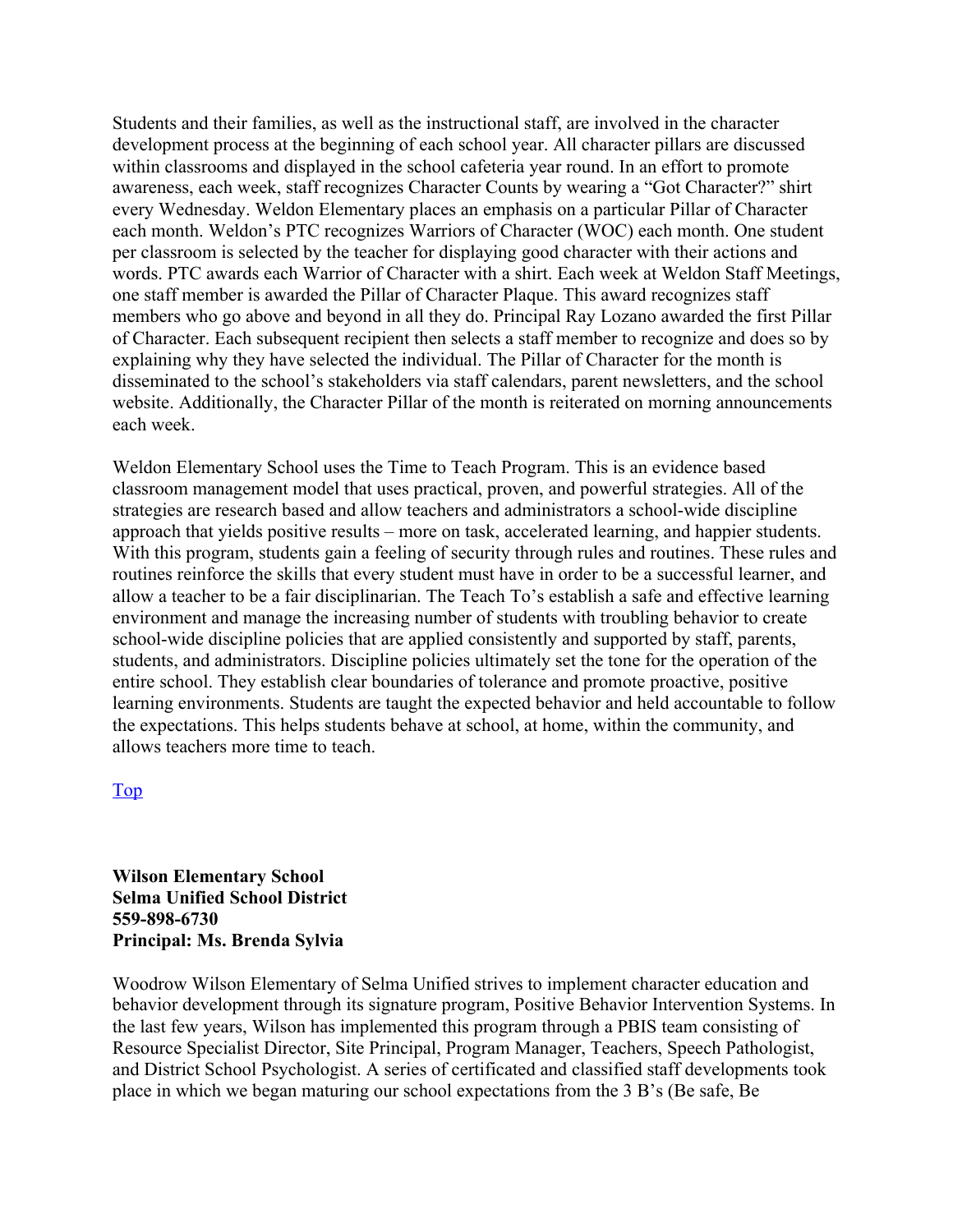Respectful, and Be responsible) to an expectations matrix used to teach specific behaviors each area of our campus. Teachers gave feedback and created their own matrices for classroom expectations. Faculty also worked to create systematic behavior logging through the creation of our office referral and ICU positive reinforcement tools. Our students and staff worked together to further the expectations message around campus through a training video where faculty portrayed non-examples and student portrayed examples of following expectations about campus. Service learning is a constant with activities and events available to our student body that reflect the monthly character trait.

This year, Wilson Elementary continues to fine-tune our character education through:

- continued character student of the month awards ceremonies
- a campus-wide card chart system
- monthly incentive celebrations for positive behavior
- monthly referral reports from our data collection tool to aid in collaboration and action planning among the staff
- continued training for staff in order to keep the positive message clear and consistent.
- explicit direct instruction and role play for solving dilemmas such as bullying and gossip.
- expanding our site's repertoire of strategies available to students as they resolve conflicts

Many other sites are looking to Wilson as an exemplar of teaching its student to show great character traits day in and day out.

Wilson prides itself on the implementation of PBIS, but accredits its positive effect on student behavior to the support from the community, parents, and teachers. Wilson teachers are consistently kind, fair, and respectful in a way that motivates their students to be safe, respectful, and responsible. The classroom and campus climate encourages the students at Wilson to be leaders in our community that show exceptional character.

#### Top

**Wilson Elementary School Tulare City School District 559-685-7260 Principal: Mr. John Pendleton** 

Members of the Wilson staff understand the importance of character education in public school and work diligently to create an environment at school that supports the concept of mutual respect and adherence to the principles found within CHARACTER COUNTS!

Our "balanced approach" to how school should operate on a daily basis is clear and based on the principles of tolerance and dignity. Members of our staff realize that developing and maintaining a strong academic program is dependent on positive relationships. As a Program Improvement School, we also understand that real school improvement begins with healthy relationships that